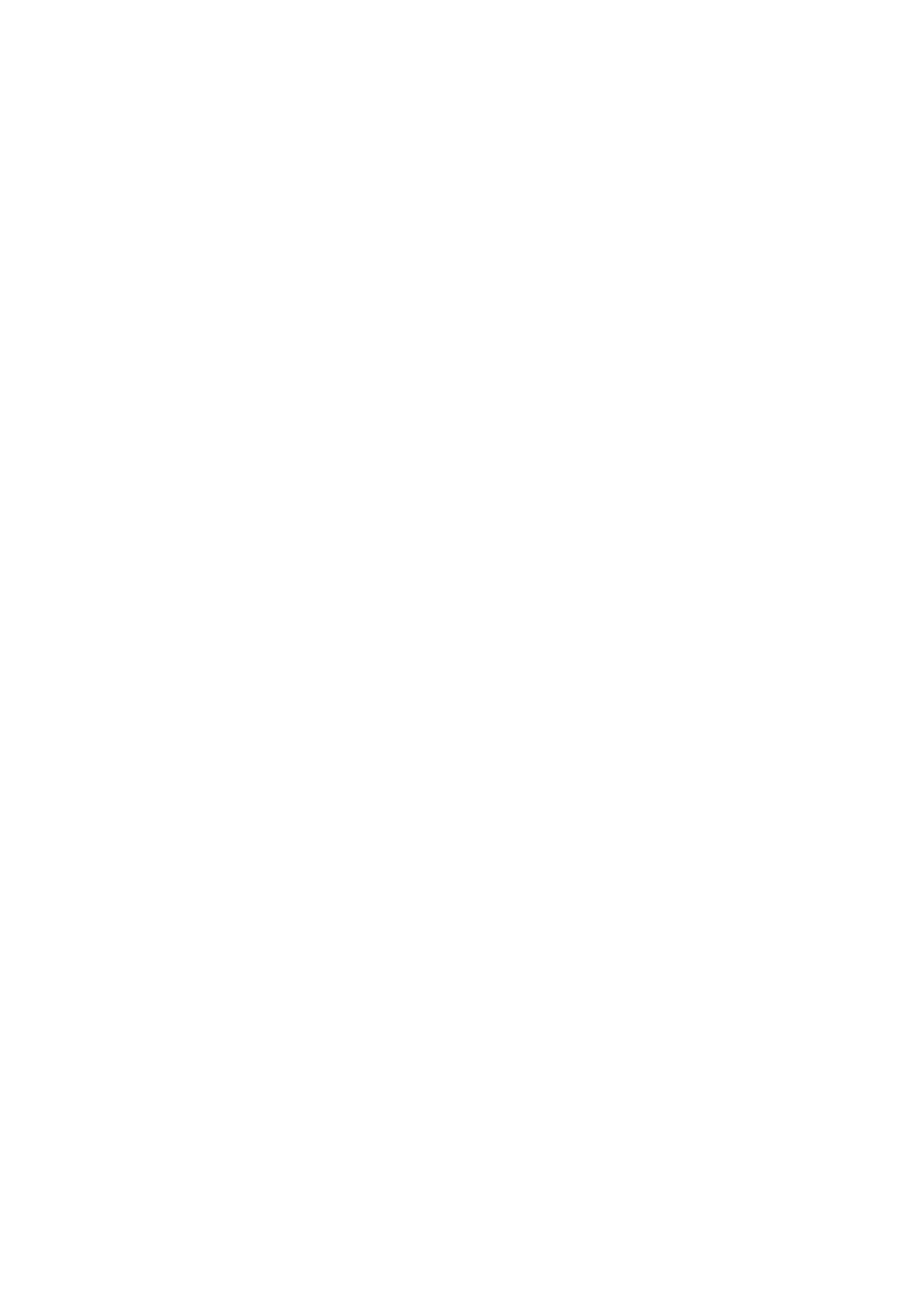# **Preface**

# **Strengthening Oversight and Regulation of Shadow Banking**

In response to the G20 Leaders' request at the Seoul Summit in November 2010, the Financial Stability Board (FSB) has been developing policy recommendations to strengthen oversight and regulation of shadow banking. In particular, the FSB has focused on five specific areas in which policies are needed to mitigate the potential systemic risks associated with shadow banking:

- (i) to mitigate *the spill-over effect between the regular banking system and the shadow banking system*;
- (ii) to reduce the susceptibility of *money market funds (MMFs)* to "runs";
- (iii) to assess and align the incentives associated with *securitisation*;
- (iv) to dampen risks and procyclical incentives associated with *securities financing transactions such as repos and securities lending* that may exacerbate funding strains in times of market stress; and
- (v) to assess and mitigate systemic risks posed by *other shadow banking entities and activities*.

On 29 August 2013, the FSB published the report *Policy Framework for Addressing Shadow Banking Risks in Securities Lending and Repos*<sup>1</sup> that set out policy recommendations for addressing financial stability risks in relation to securities financing transactions (the above (iv)). The report also included consultative proposals on a regulatory framework for haircuts on certain non-centrally cleared securities financing transactions.

The documents published on 14 October 2014 refine the regulatory framework for haircuts based on the analysis of consultative responses. They comprise:

- **Regulatory framework for haircuts on non-centrally cleared securities financing transactions.** This document sets out the finalised regulatory framework for haircuts on certain non-centrally cleared securities financing transactions. It also includes a consultative proposal on the application of numerical haircut floors to cover non-bankto-non-bank transactions backed by collateral other than government securities.
- **Background document on procyclicality of haircuts based on the evidence from the first stage of the quantitative impact study (QIS1).** <sup>2</sup> This document examines the procyclicality of haircuts on non-centrally cleared securities financing transactions and their role during the global financial crisis based on the QIS1 data.

<sup>&</sup>lt;sup>1</sup> http://www.financialstabilityboard.org/publications/r 130829b.pdf

[http://www.financialstabilityboard.org/publications/r\\_141013b.pdf](http://www.financialstabilityboard.org/publications/r_141013b.pdf)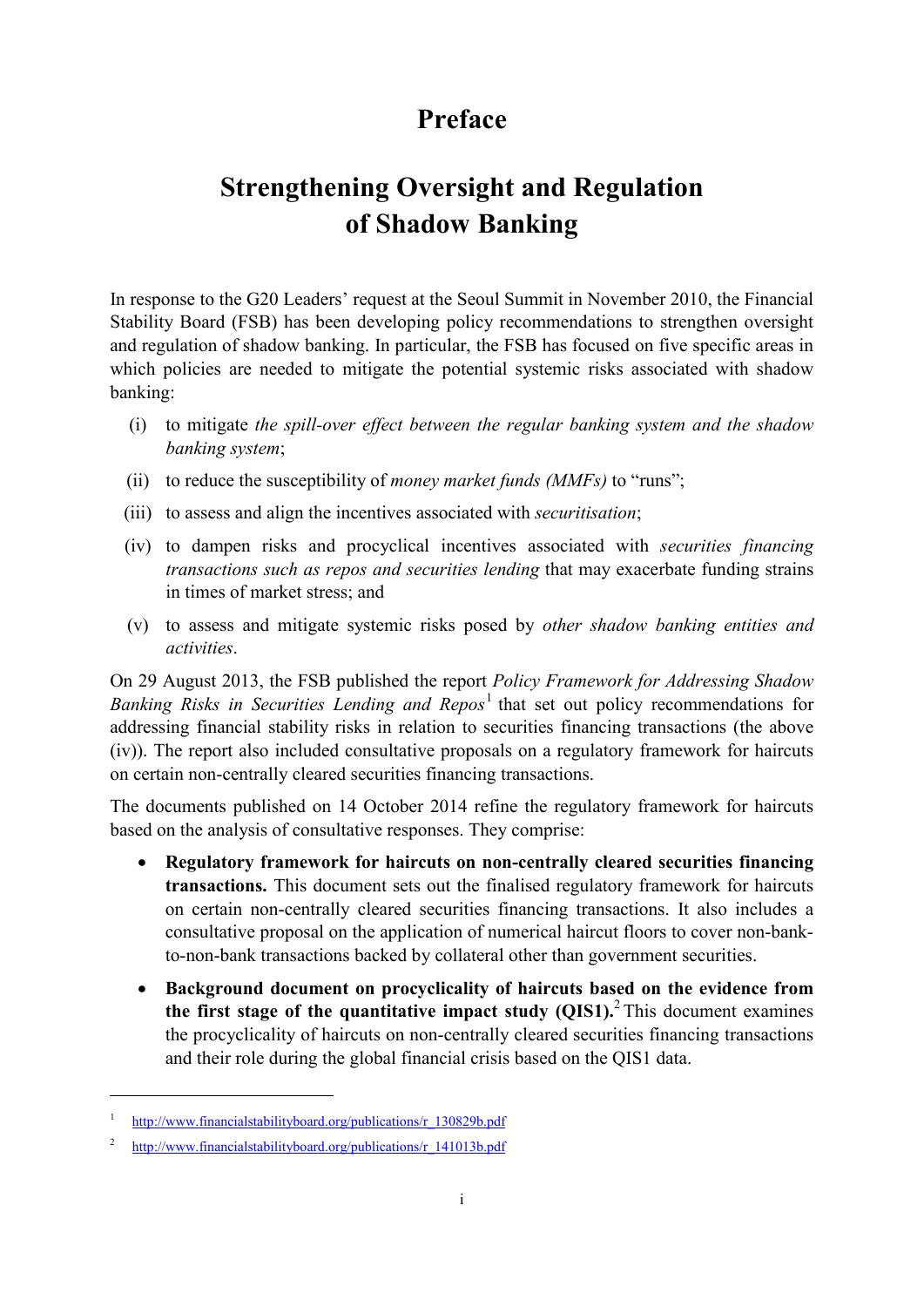The FSB will complete its work on the application of numerical haircut floors to non-bank-tonon-bank transactions and set out details of how it will monitor implementation by the second quarter of 2015.

# **Background**

-

The "shadow banking system" can broadly be described as "credit intermediation involving entities and activities (fully or partially) outside the regular banking system" or non-bank credit intermediation in short.<sup>3</sup> Such intermediation, appropriately conducted, provides a valuable alternative to bank funding that supports real economic activity. But experience from the crisis demonstrates the capacity for some non-bank entities and transactions to operate on a large scale in ways that create bank-like risks to financial stability (longer-term credit extension based on short-term funding and leverage). Such risk creation may take place at an entity level but it can also form part of a chain of transactions, in which leverage and maturity transformation occur in stages, and in ways that create multiple forms of feedback into the regular banking system.

Like banks, a leveraged and maturity-transforming shadow banking system can be vulnerable to "runs" and generate contagion risk, thereby amplifying systemic risk. Such activity, if unattended, can also heighten procyclicality by accelerating credit supply and asset price increases during surges in confidence, while making precipitate falls in asset prices and credit more likely by creating credit channels vulnerable to sudden loss of confidence. These effects were powerfully revealed in 2007-09 in the dislocation of asset-backed commercial paper (ABCP) markets, the failure of an originate-to-distribute model employing structured investment vehicles (SIVs) and conduits, "runs" on MMFs, and a sudden reappraisal of the terms on which securities lending and repos were conducted. But whereas banks are subject to a well-developed system of prudential regulation and other safeguards, the shadow banking system is typically subject to less stringent, or no, oversight arrangements.

The objective of the FSB's work is to ensure that shadow banking is subject to appropriate oversight and regulation to address bank-like risks to financial stability emerging outside the regular banking system while not inhibiting sustainable non-bank financing models that do not pose such risks. The approach is designed to be proportionate to financial stability risks, focusing on those activities that are material to the system, using as a starting point those that were a source of problems during the crisis. It also provides a process for monitoring the shadow banking system so that any rapidly growing new activities that pose bank-like risks can be identified early and, where needed, those risks addressed. At the same time, given the interconnectedness of markets and the strong adaptive capacity of the shadow banking system, the FSB believes that policies in this area necessarily have to be comprehensive.

<sup>3</sup> Based on such features, some authorities or market participants prefer to use other terms such as "market-based financing" instead of "shadow banking". The use of the term "shadow banking" is not intended to cast a pejorative tone on this system of credit intermediation. However, the FSB is using the term "shadow banking" as this is the most commonly employed and, in particular, has been used in the earlier G20 communications.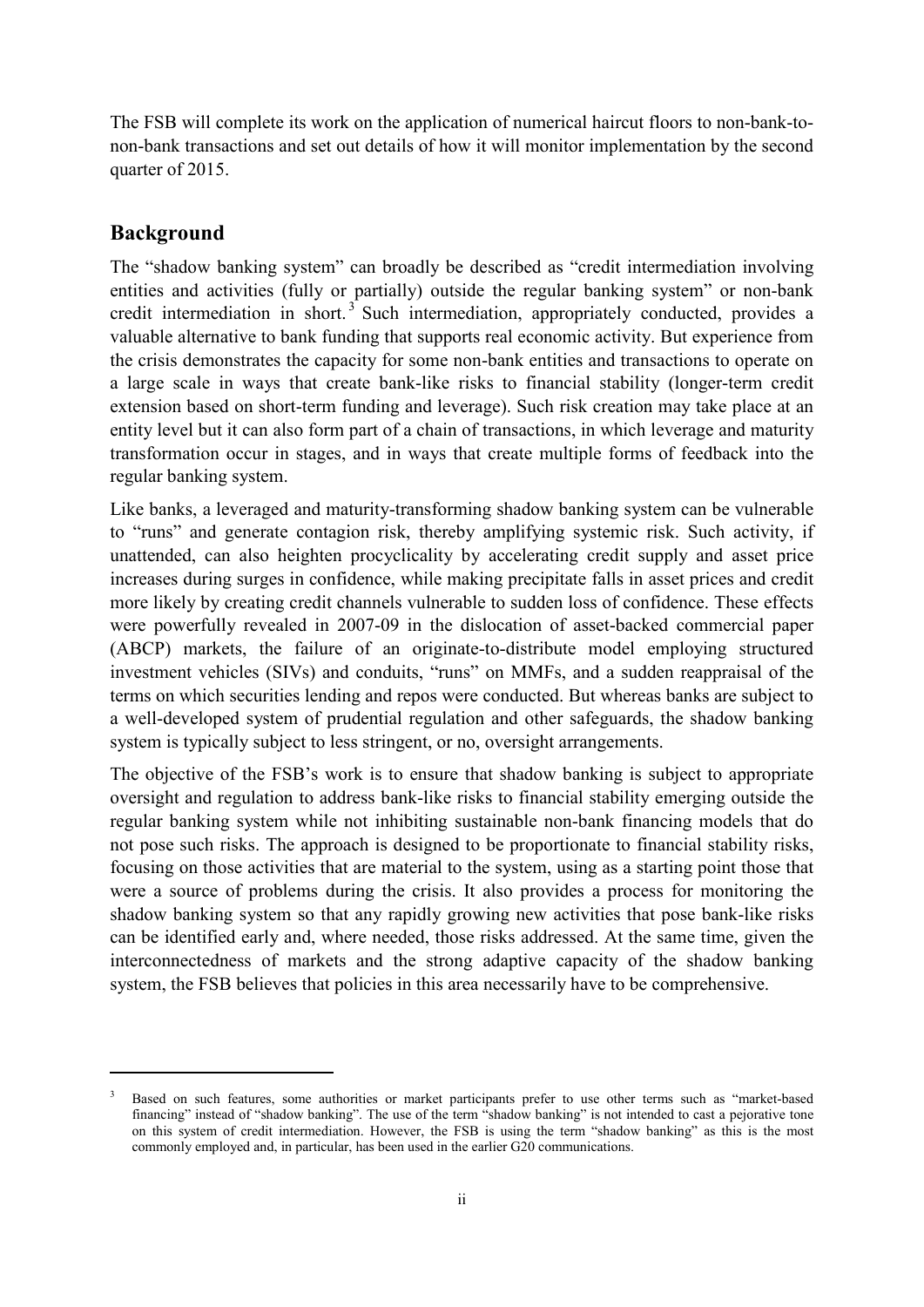# **Table of Contents**

|                |                                                                                          | Page |
|----------------|------------------------------------------------------------------------------------------|------|
|                |                                                                                          |      |
| $\mathbf{1}$   |                                                                                          |      |
| $\overline{2}$ | Qualitative standards for methodologies used by market participants to calculate         |      |
| 2.1            | Standards for methodologies to calculate haircuts on an individual asset basis 4         |      |
| 2.2            | Additional guidance for methodologies to calculate haircuts on a portfolio basis  5      |      |
| 3              |                                                                                          |      |
| 3.1            |                                                                                          |      |
| 3.2            |                                                                                          |      |
| 3.3            |                                                                                          |      |
| 3.4            |                                                                                          |      |
| 3.5            |                                                                                          |      |
| 3.6            |                                                                                          |      |
|                | Annex 1: Implementation dates for the policy recommendations for shadow banking risks in |      |
|                |                                                                                          |      |
|                |                                                                                          |      |
|                | Annex 4: Proposed application of numerical haircut floors to non-bank-to-non-bank        |      |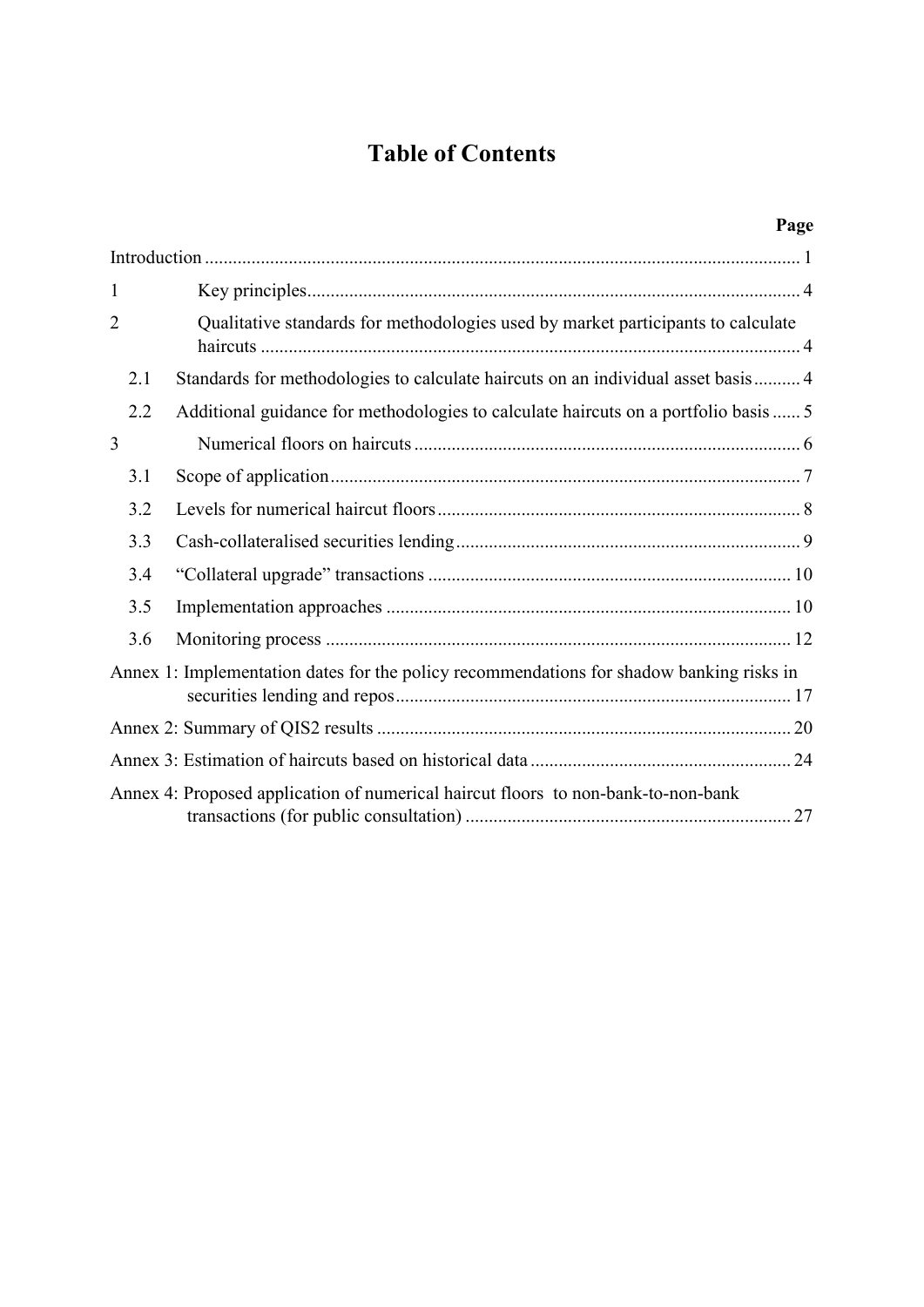# <span id="page-5-0"></span>**Introduction**

Based on the initial recommendations to strengthen oversight and regulation of the shadow banking system as set out in its report submitted to the G20 in October 2011,<sup>4</sup> the Financial Stability Board (FSB) set up the Workstream on Securities Lending and Repos (WS5) to assess financial stability risks and develop policy recommendations, where necessary, to strengthen regulation of securities lending and repos.

On 29 August 2013, the FSB published the report *Policy Framework for Addressing Shadow Banking Risks in Securities Lending and Repos*<sup>5</sup> (hereafter August 2013 Report) that set out policy recommendations for addressing financial stability risks in relation to securities lending and repos (hereafter securities financing transactions). These included: standards and processes for data collection and aggregation at the global level to enhance transparency of securities financing markets, which is currently being taken forward by an FSB data expert group that will propose standards and processes by November 2014; minimum standards on cash collateral reinvestment; requirements on re-hypothecation; minimum regulatory standards for collateral valuation and management; and policy recommendations related to structural aspects of the securities financing markets (central clearing and possible changes in the bankruptcy law treatment of securities financing transactions). The FSB also agreed in March 2014 implementation dates for these recommendations as set out in Recommendations 1 to 11 in Annex 1 of this document.

Although most of the policy recommendations had been finalised, the August 2013 Report included consultative proposals on a regulatory framework for haircuts on certain noncentrally cleared securities financing transactions. The FSB invited comments from the public on these proposals by 28 November 2013 and consultation responses were received from more than 20 respondents including trade associations representing securities borrowers and lenders, intermediaries in the securities lending and repo markets, asset managers, market infrastructure providers, public authorities and individuals. 6

In finalising its regulatory framework for haircuts, the FSB focused on addressing the financial stability issues as described in Section 1 of the August 2013 Report and in the interim report *Securities Lending and Repos: Market Overview and Financial Stability Issues*<sup>7</sup> published in April 2012. In addition, the FSB has endeavoured to ensure that its recommendations minimise the risk of regulatory arbitrage as well as undue distortion of markets, and are consistent with other international regulatory initiatives. In particular, the FSB launched in April 2013 a two-stage quantitative impact study (QIS) to assess the potential impact and unintended consequences associated with its recommendations on minimum haircut methodology standards and numerical haircut floors. The first stage of this QIS (QIS1) took place in April-June 2013 and consisted of collecting detailed historical

<sup>4</sup> [http://www.financialstabilityboard.org/publications/r\\_111027a.pdf](http://www.financialstabilityboard.org/publications/r_111027a.pdf)

<sup>5</sup> [http://www.financialstabilityboard.org/publications/r\\_130829b.pdf](http://www.financialstabilityboard.org/publications/r_130829b.pdf)

<sup>6</sup> All comments received are published on the FSB website [\(https://www.financialstabilityboard.org/publications/c\\_131220.htm\)](https://www.financialstabilityboard.org/publications/c_131220.htm).

[http://www.financialstabilityboard.org/publications/r\\_120427.pdf](http://www.financialstabilityboard.org/publications/r_120427.pdf)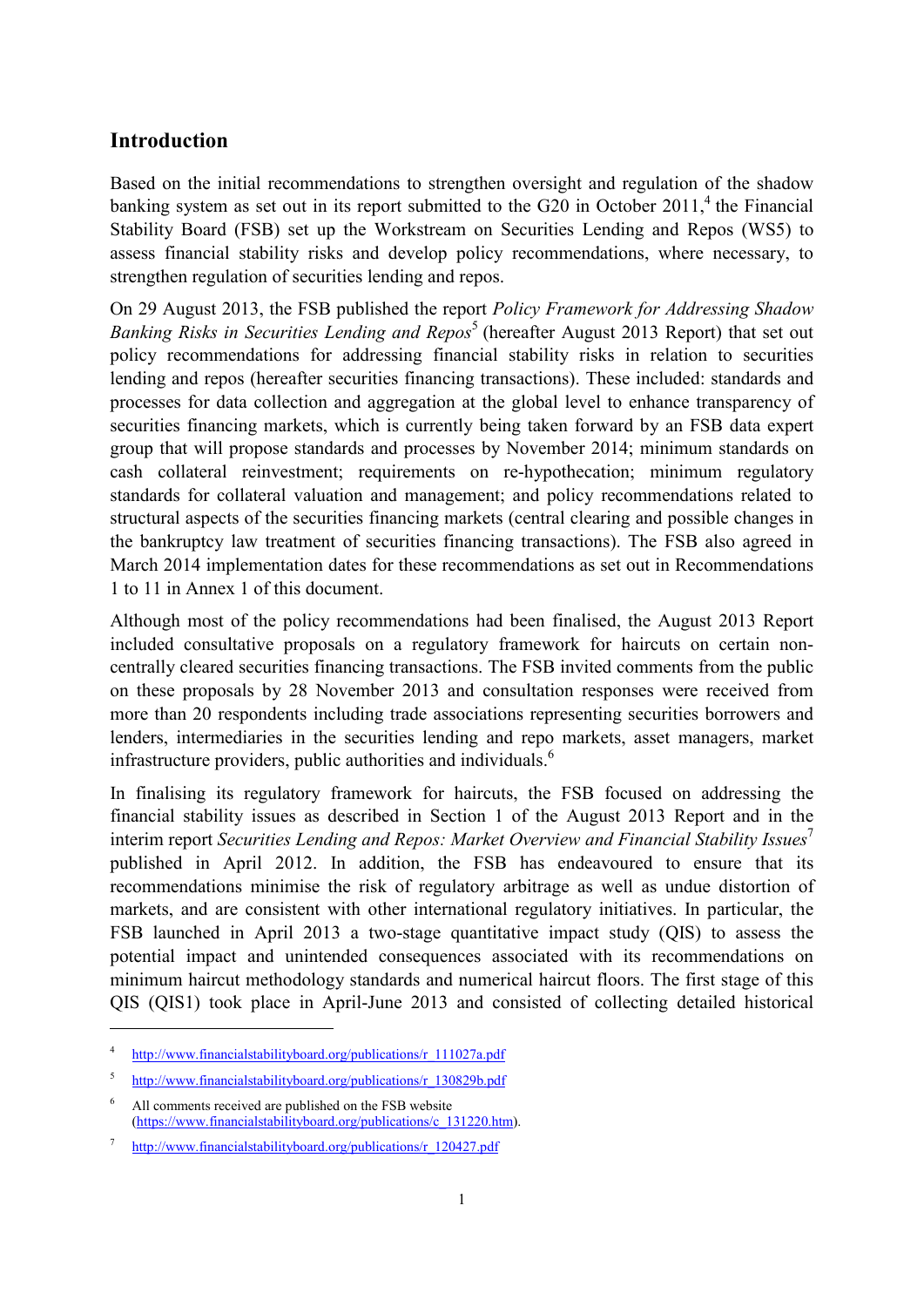haircut data from a small pool of large financial intermediaries globally so as to calibrate the proposed minimum haircut recommendations.<sup>8</sup> The FSB subsequently conducted the second stage of the QIS (QIS2) in November 2013 - January 2014 to assess the scope and quantitative impact of the consultative proposals on a wider set of market participants including banks and broker-dealers, agent-lenders, and non-bank entities. Annex 2 summarises the results of the QIS2.

The finalised regulatory framework for haircuts on non-centrally cleared securities financing transactions consists of: (i) qualitative standards for methodologies used by market participants that provide securities financing to calculate haircuts on the collateral received (Sections 2); and (ii) a framework of numerical haircut floors that will apply to non-centrally cleared securities financing transactions in which financing against collateral other than government securities is provided to entities other than banks and broker-dealers (hereafter "non-banks") (Section 3).

After consideration of the consultation findings and QIS results, the levels of numerical haircut floors have been raised as shown in Table 1 in Section 3.2. The revised levels have been calibrated based on (i) the QIS1 and QIS2 results, (ii) existing market and central bank haircuts, <sup>9</sup> and (iii) data on historical price volatility of different asset classes (which is summarised in Annex 3). Additionally, another maturity bucket has been introduced for debt securities with a residual maturity of more than ten years.

To ensure shadow banking activities are fully covered, to reduce the risk of regulatory arbitrage, and to maintain a level-playing field, the FSB believes it is essential to expand the scope of its numerical haircut floors to cover securities financing transactions between nonbanks or "non-bank-to-non-bank transactions".<sup>10</sup> In this regard, the FSB is now issuing a consultative proposal on the application of numerical haircut floors to cover non-bank-to-nonbank transactions backed by collateral other than government securities<sup>11</sup> (Annex 4).

Application of the regulatory framework for haircuts may vary in details across jurisdictions, depending on existing regulatory frameworks and approaches adopted by national/regional authorities for implementing the numerical haircut floors. The FSB members are committed to timely implementation of the framework and consistency of outcomes across jurisdictions. Such implementation at the national and regional level will be monitored through the FSB process as set out in Section 3.6.

<sup>8</sup> See Annex 3 of the August 2013 Report for the summary of QIS1 results.

<sup>9</sup> For example, se[e http://www.frbdiscountwindow.org/discountmargins.cfm?hdrID=21&dtlID=83](http://www.frbdiscountwindow.org/discountmargins.cfm?hdrID=21&dtlID=83) and [http://www.newyorkfed.org/banking/tpr\\_infr\\_reform\\_data.html.](http://www.newyorkfed.org/banking/tpr_infr_reform_data.html) 

<sup>10</sup> The August 2013 consultative proposals had limited the scope of numerical haircut floors to transactions in which banks and broker-dealers (hereafter "banks") provide securities financing to non-banks or "bank-to-non-bank transactions" in short.

<sup>11</sup> Government securities are defined as claims on sovereigns under the Basel III standardised approach. This includes claims on: central governments (and their central banks); certain non-central government public sector entities (PSEs) identified as sovereigns in the standardised approach; multilateral development banks (MDBs) that meet the criteria for a 0% risk-weight under the standardised approach; the Bank for International Settlements (BIS); the International Monetary Fund (IMF); the European Central Bank (ECB); and the European Union (EU).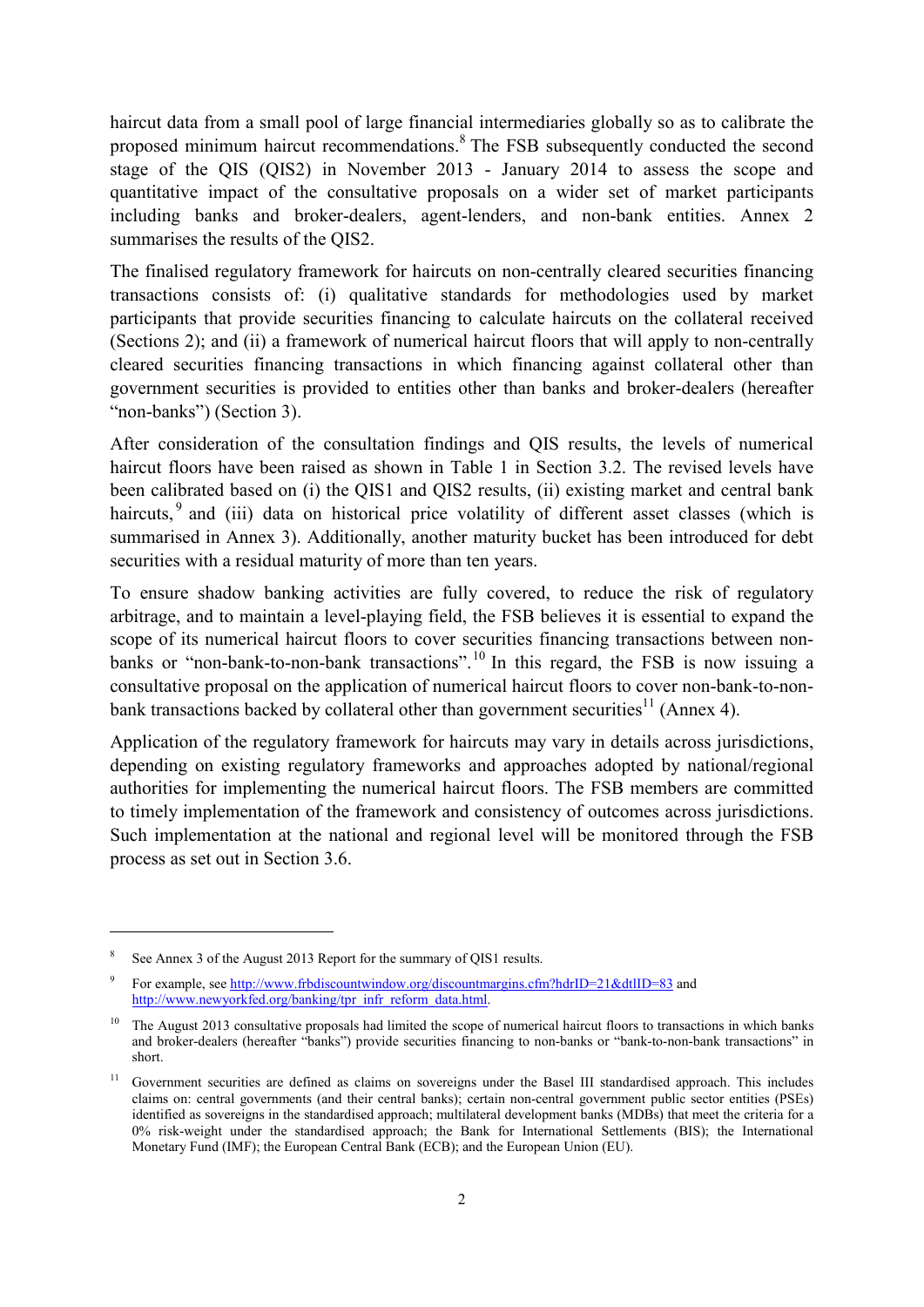The FSB welcomes comments on these proposals set out in Annex 4. Comments and responses to questions should be submitted by 15 December 2014 by email to  $\frac{fsb@bis.org}{fsb@bis.org}$  or by post (Secretariat of the Financial Stability Board, c/o Bank for International Settlements, CH-4002, Basel, Switzerland). All comments will be published on the FSB website unless a commenter specifically requests confidential treatment.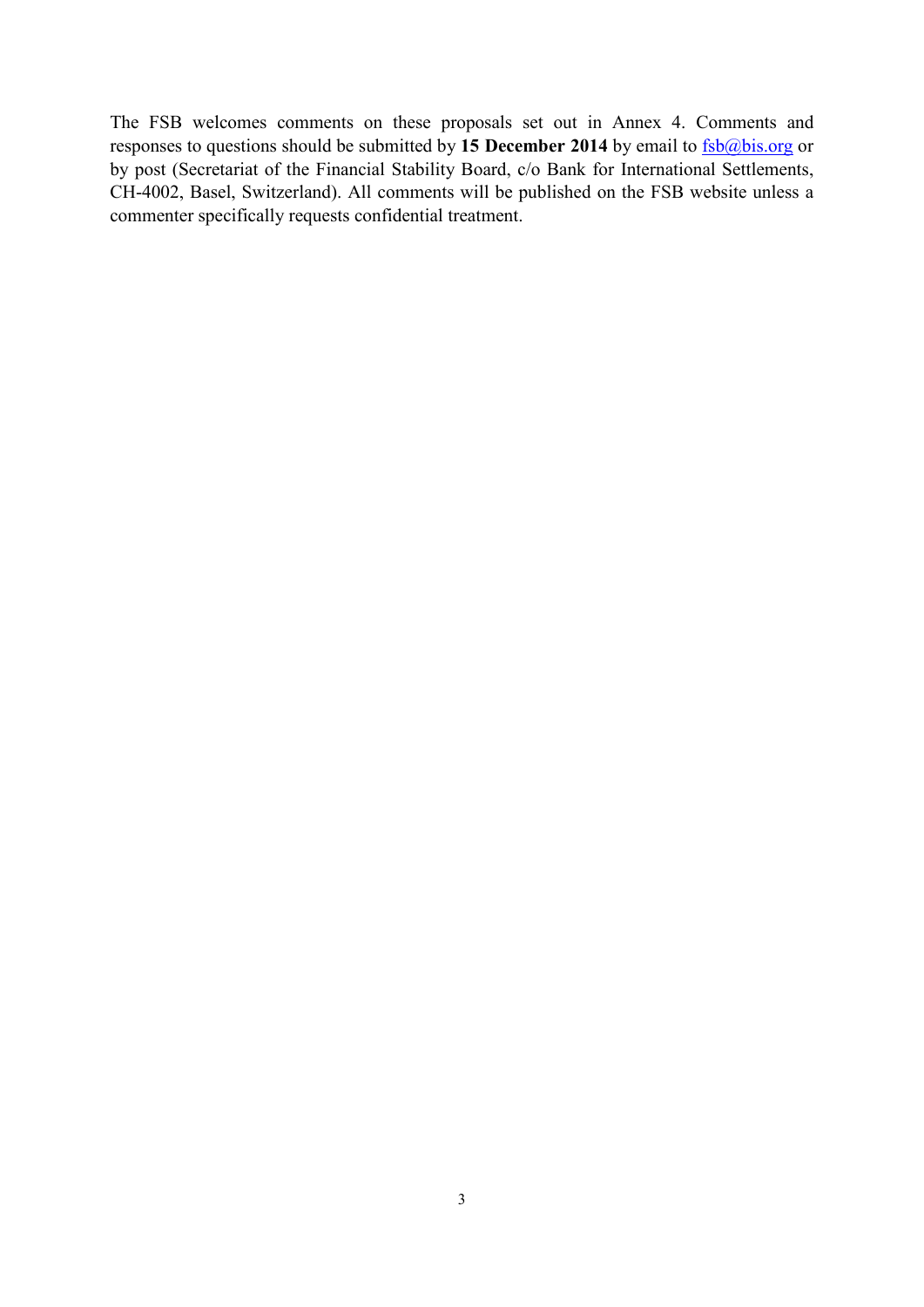# <span id="page-8-0"></span>**1 Key principles**

The regulatory framework for haircuts on non-centrally cleared securities financing transactions is intended to limit the build-up of excessive leverage outside the banking system, and to help reduce procyclicality of that leverage.

The framework comprises two complementary elements:

- (i) Qualitative standards to be incorporated into existing or new regulatory standards for methodologies used by market participants that provide securities financing to calculate haircuts on the collateral received (including additional guidance for methodologies used by market participants to calculate margins on a portfolio basis); and
- (ii) A framework of numerical haircut floors that will apply to non-centrally cleared securities financing transactions in which financing against collateral other than government securities <sup>12</sup> is provided to non-banks. Centrally-cleared securities financing transactions and financing provided to banks and broker-dealers subject to adequate capital and liquidity regulation on a consolidated basis are excluded.<sup>13</sup>

Market participants should establish appropriate internal processes and procedures to ensure haircuts are set in accordance with the proposed framework.

# <span id="page-8-1"></span>**2 Qualitative standards for methodologies used by market participants to calculate haircuts**

- <span id="page-8-2"></span>**2.1 Standards for methodologies to calculate haircuts on an individual asset basis**
- **(i) Haircuts should be based on the market risks of the assets used as collateral and be calibrated at a high confidence level, using a long historical time period that includes at least one stress period, in order to cover potential declines in collateral values during liquidation.**

Haircut methodologies should be designed to limit potential procyclical fluctuations in haircuts, specifically by moderating the extent to which they decline in benign market environments (for example characterised by low market volatility and rising asset prices) and thus mitigate the magnitude of the potential increase in volatile markets. Haircuts should be set to cover, at a high level of confidence, the maximum expected decline in the market price of the collateral asset, over a conservative liquidation horizon before a transaction can be closed out. Haircuts may be calculated either on a transaction level basis or at the collateral portfolio level depending on individual circumstances.

Haircut methodologies should not be based on a rolling short window, e.g. two years or less, of recent price data. Rather, the maximum price decline used to derive the applicable haircut

<u>.</u>

<sup>&</sup>lt;sup>12</sup> See footnote 11.

<sup>&</sup>lt;sup>13</sup> On an exceptional basis, national/regional authorities may also exclude insurance companies subject to regulatory capital and liquidity requirements and that have access to central bank facilities as appropriate.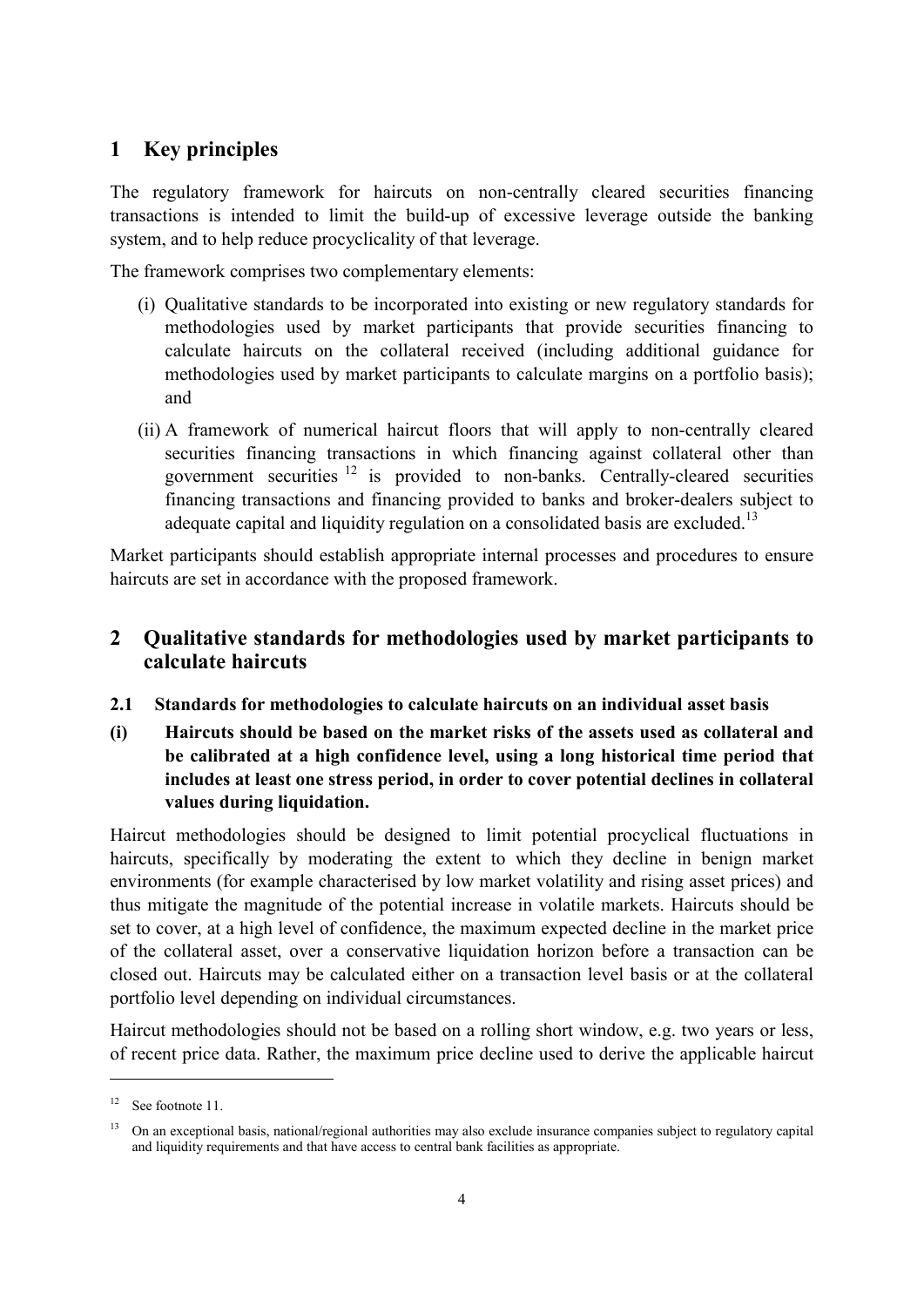should be calculated using a long time series of price data that covers at least one stress period. If such historical data is either unavailable or unreliable, stress simulations or data for other similar asset types as a proxy (including at least one stress period and with prudent adjustments made as appropriate) should be used. This recommendation goes beyond the current Basel III requirements for banks permitted to calculate regulatory haircuts using "repo VAR" models or "own estimates", which require the use of at least two years of data.

Where feasible, historical bid-ask spreads and pricing uncertainty should also be examined to consider the possibility that stressed market conditions may lead to a widening of bid-ask spreads and a reduction in the market liquidity of a given type of collateral.

The assumed liquidation horizon should be conservative, reflect the expected liquidity or illiquidity of the asset in stressed market conditions, and depend on the relevant market characteristics of the collateral, such as trading volumes and market depth.

## **(ii) Haircuts should capture other risk considerations where relevant**

Haircuts should reflect primarily the risk of fluctuations in the collateral price (market risk) as described in (i) above, but also take into account other relevant risk considerations, such as the risk of liquidating large concentrated positions (liquidation risk), and the "wrong-way risk" <sup>14</sup> between collateral value and counterparty default. Specific characteristics of the collateral, which include asset type, issuer creditworthiness, residual maturity, price sensitivity (such as modified duration), optionality, complexity of structure, expected liquidity in stressed periods and the frequency of collateral valuation and margining, should also be taken into account. The creditworthiness of, and existing exposures to, counterparties may also be considered as additional factors in setting the appropriate haircut over and above the haircut derived from collateral-specific considerations (i.e. counterparty credit considerations may lead to higher haircuts).

Haircuts should also factor in the foreign exchange risk in cases where there is a currency mismatch between the currency of denomination of the collateral and the counterparty exposure (e.g. cross-currency repos). The historical volatility of the exchange rate for the relevant currency pair, including in stress periods, should be used to determine the additional haircut required in such cases.

The correlation between securities accepted as collateral and securities loaned in securities lending transactions should also be taken into account, where relevant.

## <span id="page-9-0"></span>**2.2 Additional guidance for methodologies to calculate haircuts on a portfolio basis**

Some market participants calculate margin on a portfolio basis, for example for margin lending in prime brokerage relationships, where portfolios may include long and short positions in securities and related derivatives.

Similar to haircut methodologies discussed in Section 2.1, methodologies for portfolio margin calculation should not be procyclical. In particular, methodologies should not lead to an

<sup>&</sup>lt;sup>14</sup> "Wrong-way risk" arises when the exposure to a particular counterparty is positively correlated with the probability of default of the issuer of the collateral due to the nature of the transactions with the counterparty.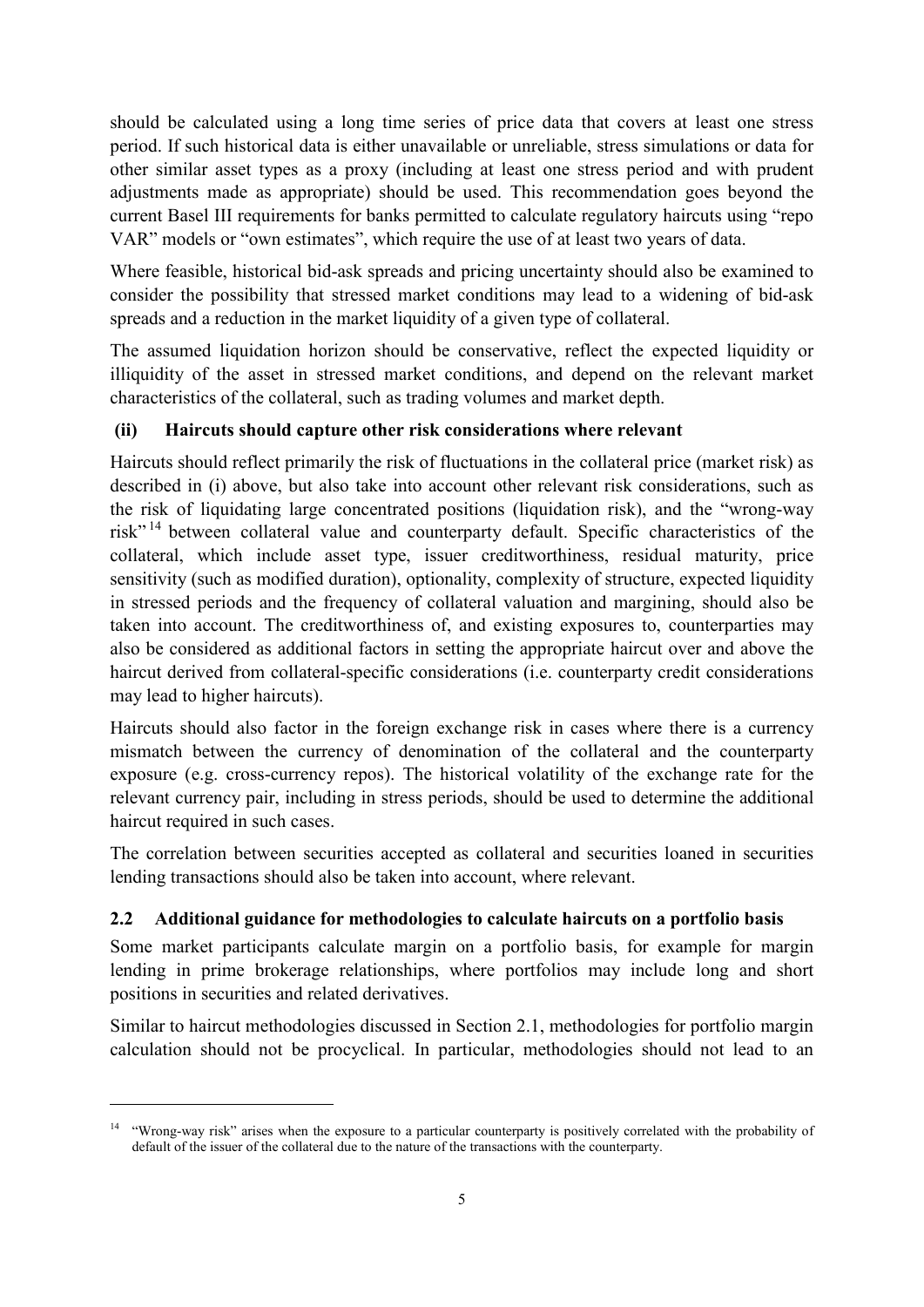automatic decline in margin requirements as the prices of assets in the portfolio increase or as the (actual or implied) volatility of asset prices in the portfolio decreases.

Further, when setting margin requirements for different counterparties and portfolios, market participants should consider the following:

- market risk of the portfolio (as measured by, for example, the change in the value of the portfolio if market indices rise or fall by defined percentages);
- portfolio concentration by geographies, economic sectors and individual issuers;
- illiquidity of the portfolio (for example, portfolios may be illiquid when positions are concentrated or large relative to either the outstanding amount or the average trading volume); and
- risks arising from non-correlated price and spread relationships between lent securities and collateral portfolio assets.

Methodologies should include robust stress testing of margin requirements against a range of historical and hypothetical stress scenarios. Those stress scenarios should be designed or selected with due consideration to the particular characteristics of the portfolios being stresstested. Regular back testing of margins should also be carried out.

Market participants should ensure that appropriate internal processes and procedures are in place when they calculate margin on a portfolio basis. Such processes and procedures should be well-documented, source reliable prices and parameters, and include robust controls to identify any shortfalls in the margin methodologies.

Further, regulators should also consider testing the adequacy of margin methodologies used by market participants through regular hypothetical portfolio exercises in which relevant market participants submit their aggregate margin requirements on a number of archetypal portfolios. The objectives of such an exercise would be to identify any market-wide changes in levels of margin requirements over time as well as any outlier firms with unusually low margin requirements.

**Recommendation 12: Regulatory authorities should set qualitative standards for the methodologies that firms use to calculate collateral margins/haircuts, whether on an individual transaction or portfolio basis, and should review those standards against the guidance set out above by the end of 2017. In particular, regulatory authorities should seek to minimise the extent to which these haircut methodologies are procyclical. Standard setters (e.g. Basel Committee on Banking Supervision (BCBS)) should review existing regulatory requirements for the calculation of collateral haircuts in line with this recommendation by the end of 2015.**

# <span id="page-10-0"></span>**3 Numerical floors on haircuts**

The FSB members agreed to introduce a framework of numerical haircut floors for noncentrally cleared securities financing transactions in which financing against collateral other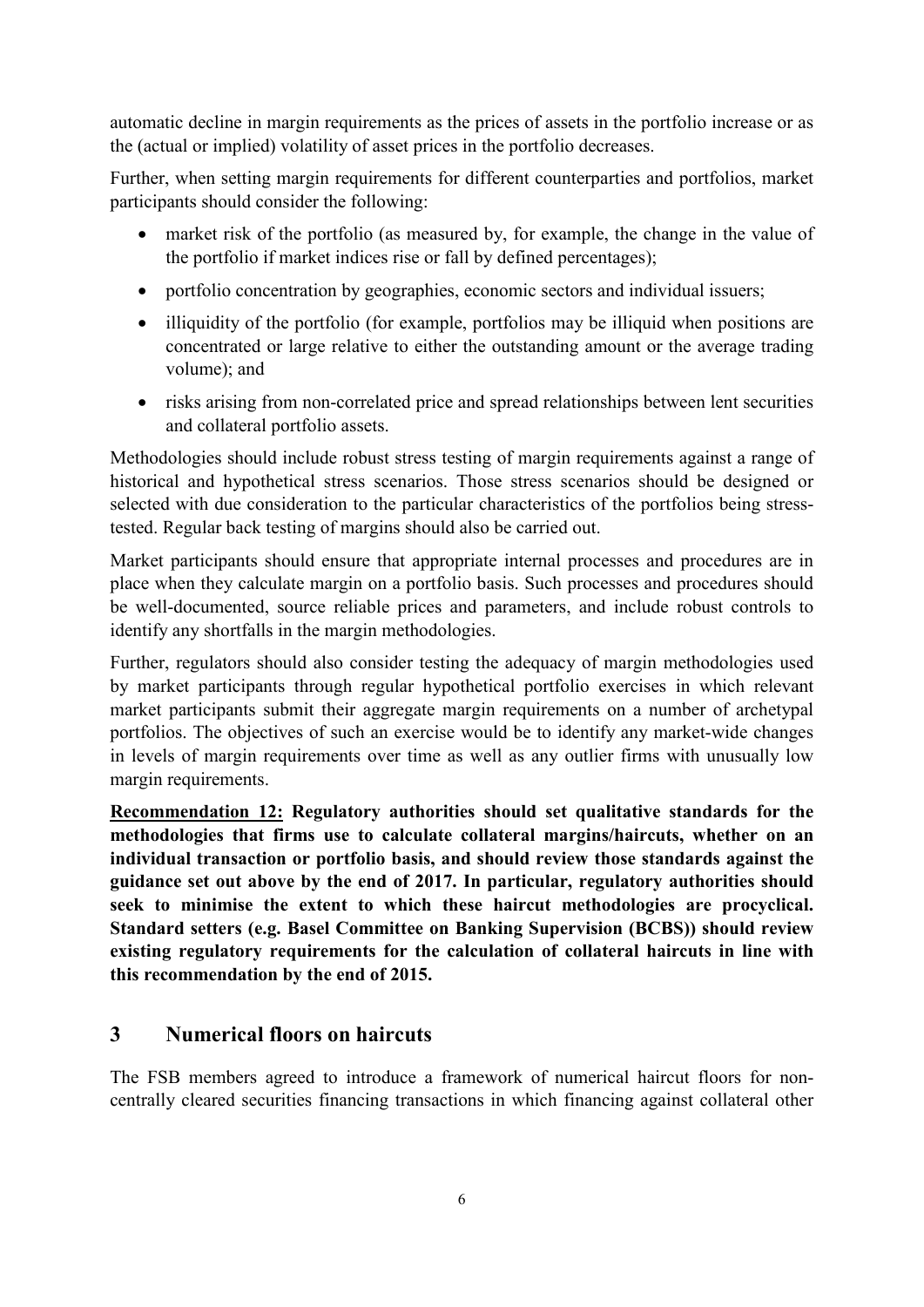than government securities<sup>15</sup> is provided to non-banks. Through the introduction of numerical haircut floors on such transactions, the FSB aims to limit the possible build-up of leverage outside the banking system and reduce the procyclicality of that leverage. The numerical haircut floors should thus function as a backstop in a benign market environment.

The numerical haircut floors are not intended to dictate market haircuts, and market participants should conduct their own assessment as to the appropriate level of haircuts to apply in individual circumstances, considering all relevant risk factors. Market participants are encouraged to determine their own, more granular risk-based haircut schedules, in accordance with the methodology standards as set out above, and to set higher haircuts than any regulatory numerical haircut floors where prudent. The FSB will monitor whether the numerical haircut floors are having the desired effect in terms of limiting the build-up of leverage and reducing procyclicality without becoming the de facto market standards or creating unintended consequences.

In developing the framework, the FSB considered the consultation responses to the August 2013 consultative proposals, as well as the results of a calibration exercise, undertaken as a two-stage QIS. The first stage of the QIS (QIS1) was conducted in April - June 2013, to develop and calibrate the consultative haircut proposals published in August 2013 based on detailed historical data on haircut levels in 2006, 2008 and 2012, categorised by type of collateral and counterparty, from a group of large banks and broker-dealers (17 firms in 12 FSB member jurisdictions). <sup>16</sup> Subsequently, the second stage of the QIS (QIS2) was conducted in November 2013 - January 2014 to assess the scope and quantitative impact of the consultative proposals on a wider set of market participants (34 banks and broker-dealers, 5 agent lenders and 15 non-banks from 13 FSB member jurisdictions, representing in aggregate total assets of \$35 trillion and total combined repo and reverse repo books of \$9.8 trillion). Annex 2 summarises the results of QIS2. In addition, the FSB has considered existing market and central bank haircuts, as well as historical price volatility of different asset classes (which is summarised in Annex 3).

## <span id="page-11-0"></span>**3.1 Scope of application**

The framework of numerical haircut floors applies to *non-centrally-cleared securities financing transactions in which financing against collateral other than government securities<sup>17</sup> is provided to non-banks*. Securities financing received by banks and brokerdealers subject to adequate capital and liquidity regulation on a consolidated basis  $18$  is excluded from the scope of application of the numerical haircut floors because applying numerical haircut floors to those transactions may duplicate existing regulations. Noncentrally cleared securities financing transactions performed in any operation with central banks are also outside the scope of application.

<sup>&</sup>lt;sup>15</sup> See footnote 11.

<sup>16</sup> For the summary of QIS1 results, see Annex 2 of the August 2013 Report.

 $17$  See footnote 11.

<sup>&</sup>lt;sup>18</sup> See footnote 13.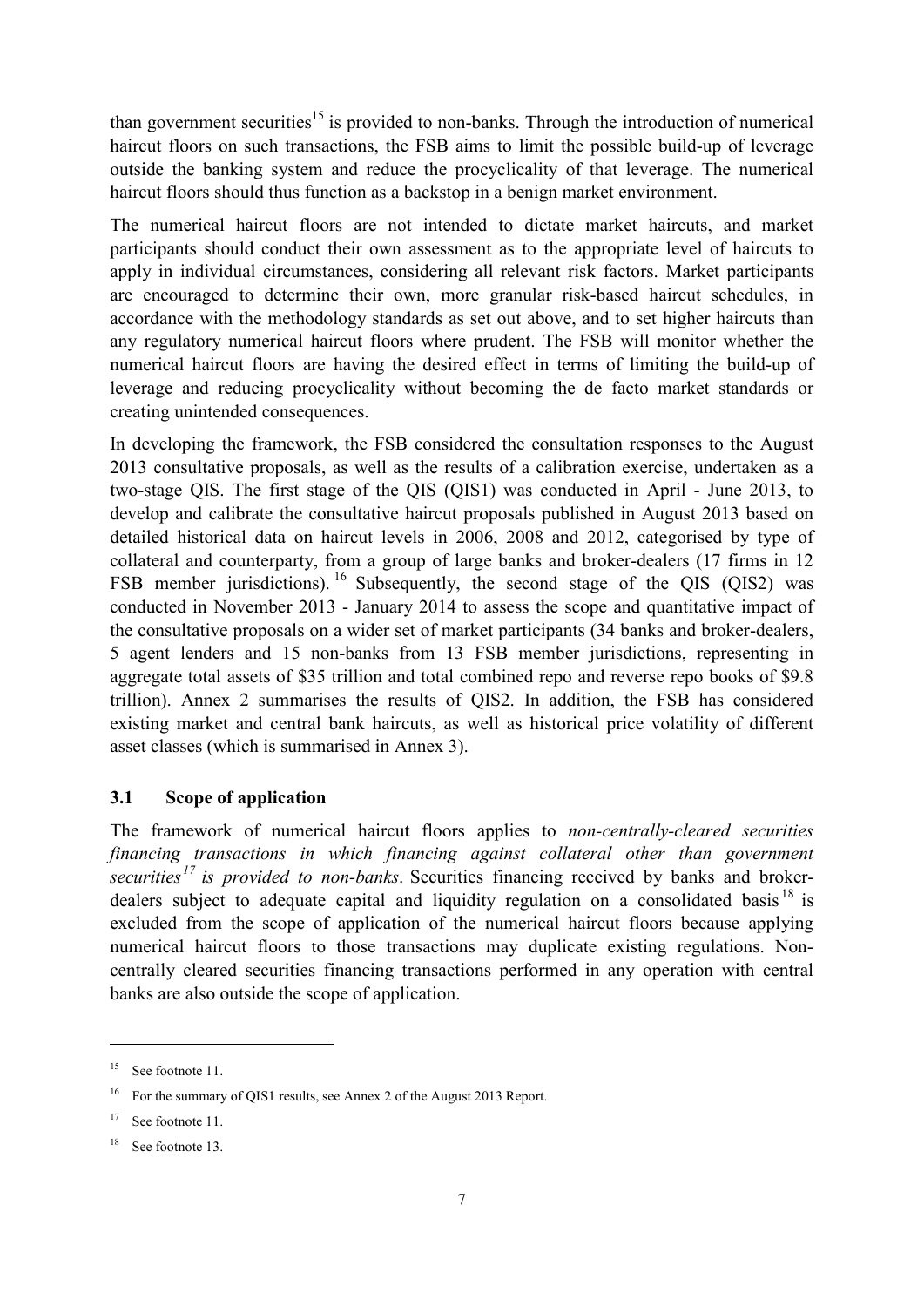Transactions backed by government securities are excluded from the framework because price movements in these securities generally tend not to be procyclical, although price movements in government securities may become procyclical if credit and liquidity risks on those securities become significant.<sup>19</sup> Also, haircuts on these transactions have been comparatively stable over time at zero or low levels (based on the results of the QIS1 calibration exercise), and thus imposing non-zero numerical haircut floors on these transactions would be binding on a large share of transactions.

#### <span id="page-12-0"></span>**3.2 Levels for numerical haircut floors**

<u>.</u>

The numerical haircut floors (Table 1) have been calibrated at levels above those proposed in the August 2013 consultative document, taking into account the results of the two-stage QIS, data on the historical price volatility of in-scope assets, as well as existing market and central bank haircuts (see Annex 3). Furthermore, an additional maturity bucket for debt securities with a residual maturity of more than ten years has been introduced. The haircut floors are intended to serve as "backstops" and limit the build-up of excessive leverage while maintaining incentives for market participants to conduct their own analysis of the appropriate level of haircuts, following the standards set out above.

| Table 1: Numerical haircut floors for securities-against-cash transactions <sup>20</sup> |                                       |                      |  |  |  |
|------------------------------------------------------------------------------------------|---------------------------------------|----------------------|--|--|--|
|                                                                                          | Haircut level                         |                      |  |  |  |
| Residual maturity of collateral                                                          | Corporate and other<br><i>s</i> suers | Securitised products |  |  |  |
| $\leq$ 1 year debt securities, and<br>Floating Rate Notes (FRNs)                         | $0.5\%$                               | $1\%$                |  |  |  |
| $> 1$ year, $\leq 5$ years debt securities                                               | 1.5%                                  | $4\%$                |  |  |  |
| $>$ 5 years, $\leq$ 10 years debt<br>securities                                          | 3%                                    | 6%                   |  |  |  |
| $> 10$ years debt securities                                                             | $4\%$                                 | $7\%$                |  |  |  |
| Main index equities                                                                      | 6%                                    |                      |  |  |  |
| Other assets within the scope of the<br>framework                                        | 10%                                   |                      |  |  |  |

In developing the numerical haircut floors, the FSB discussed the relative merits of setting a single numerical floor for haircuts as well as a more granular approach. Balancing simplicity

<sup>19</sup> Changes in bond prices can be decomposed into movements in risk-free rates and in credit and liquidity spreads.

<sup>20</sup> Where shares in mutual funds are used as collateral to securities financing transactions, they should be treated as "other assets".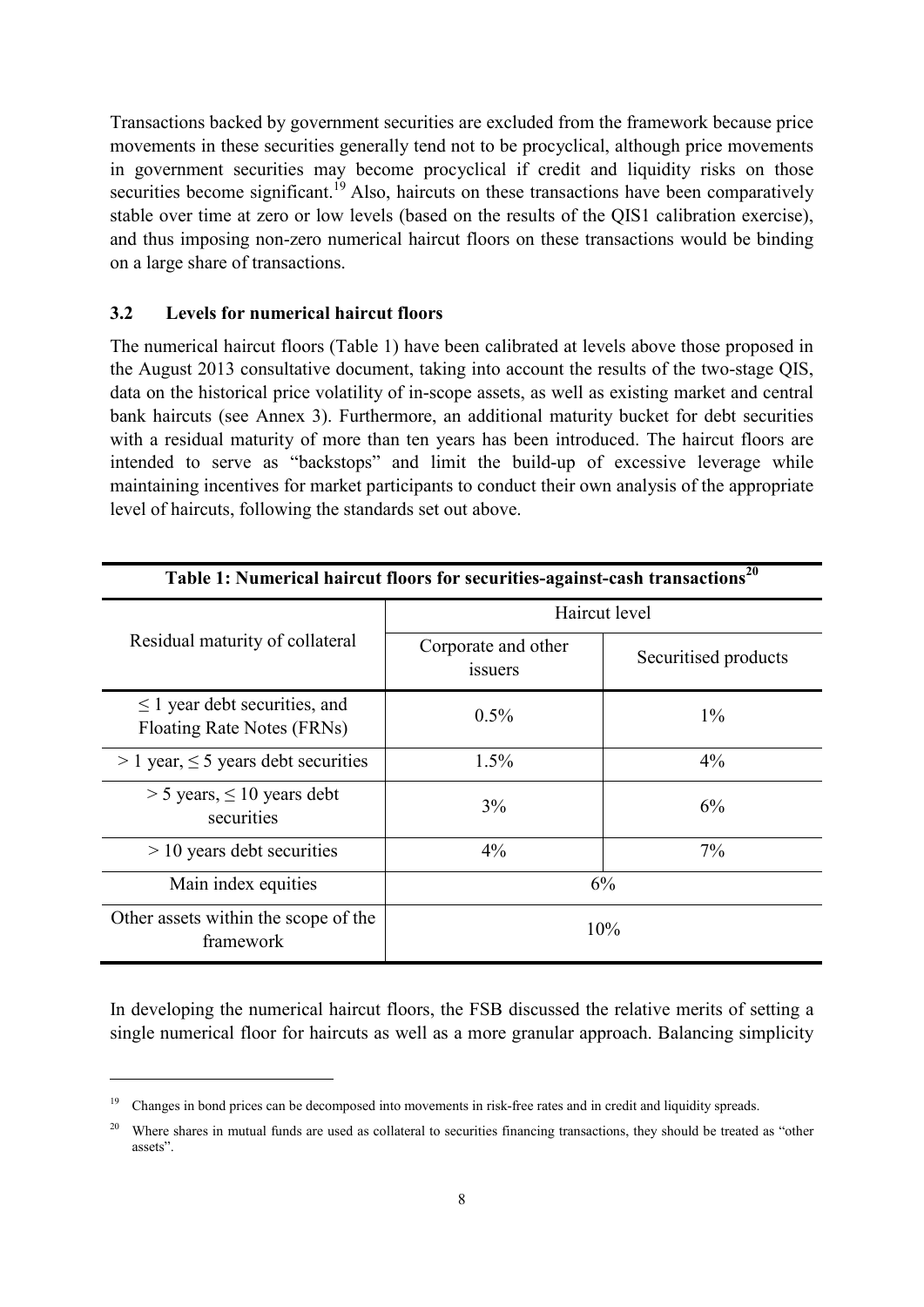with the need to avoid creating incentives to increase the use of risky or illiquid collateral, the FSB agreed that the numerical haircut floors should be risk-based, but not too granular, and that ideally they should not be based on credit ratings determined by credit rating agencies, in order to avoid mechanistic reliance on external ratings. Basing numerical haircut floors on a variant of the Basel III standard supervisory haircuts for securities financing transactions<sup>21</sup> has the important benefit of consistency with capital rules and with the standardised schedules adopted by the BCBS-IOSCO (International Organization of Securities Commissions) margin requirements for non-centrally cleared derivatives.<sup>22</sup>

The numerical haircut floors are intended to apply both where haircuts are applied at the transaction level and where margin is applied at the portfolio level. In the case of portfolio margining, the margin applied should therefore be no lower than the weighted-average of the haircut floors that would be applied individually to the financing positions in the portfolio that are within the scope of this framework. Based on discussions with market participants and the proposed level for calibration of numerical haircut floors, the FSB believes that the consequent effective floors on portfolio margin would not be unduly restrictive, even for borrowers running diversified, market-neutral portfolios.

A further possibility is that raising the numerical haircut floors above the levels set out in Table 1 could in the future be used as a macro-prudential tool by relevant national/regional authorities. Further work would be required to refine how countercyclical changes in minimum haircuts could be implemented as a macro-prudential tool (such as the conditions/triggers for considering such changes, and the magnitude of the changes).

## <span id="page-13-0"></span>**3.3 Cash-collateralised securities lending**

The framework of numerical haircut floors is intended to apply to transactions where the primary motive is to provide financing, rather than to borrow or lend specific securities.

Therefore, cash-collateralised securities lending transactions are exempted from the framework of numerical haircut floors where:

- securities are lent at long maturities and the lender of securities reinvests or employs the cash at the same or shorter maturity, therefore not giving rise to material maturity or liquidity mismatch.
- securities are lent at call or at short maturities, giving rise to liquidity risk, only if the lender of the securities reinvests the cash collateral into a reinvestment fund or account subject to regulations or regulatory guidance meeting the minimum standards for reinvestment of cash collateral by securities lenders set out in Section 3.1 of the August 2013 Report. For this purpose, counterparties may rely on representations by securities lenders that their reinvestment of cash collateral meets the minimum standards.

<sup>&</sup>lt;sup>21</sup> The BCBS is currently reviewing the standardised supervisory haircuts for securities financing transactions under its Basel III framework. The BCBS plans to reflect the regulatory framework on haircuts set out in this document (including the numerical haircut floors) when revising its supervisory haircuts.

<sup>22</sup> <http://www.bis.org/publ/bcbs261.pdf>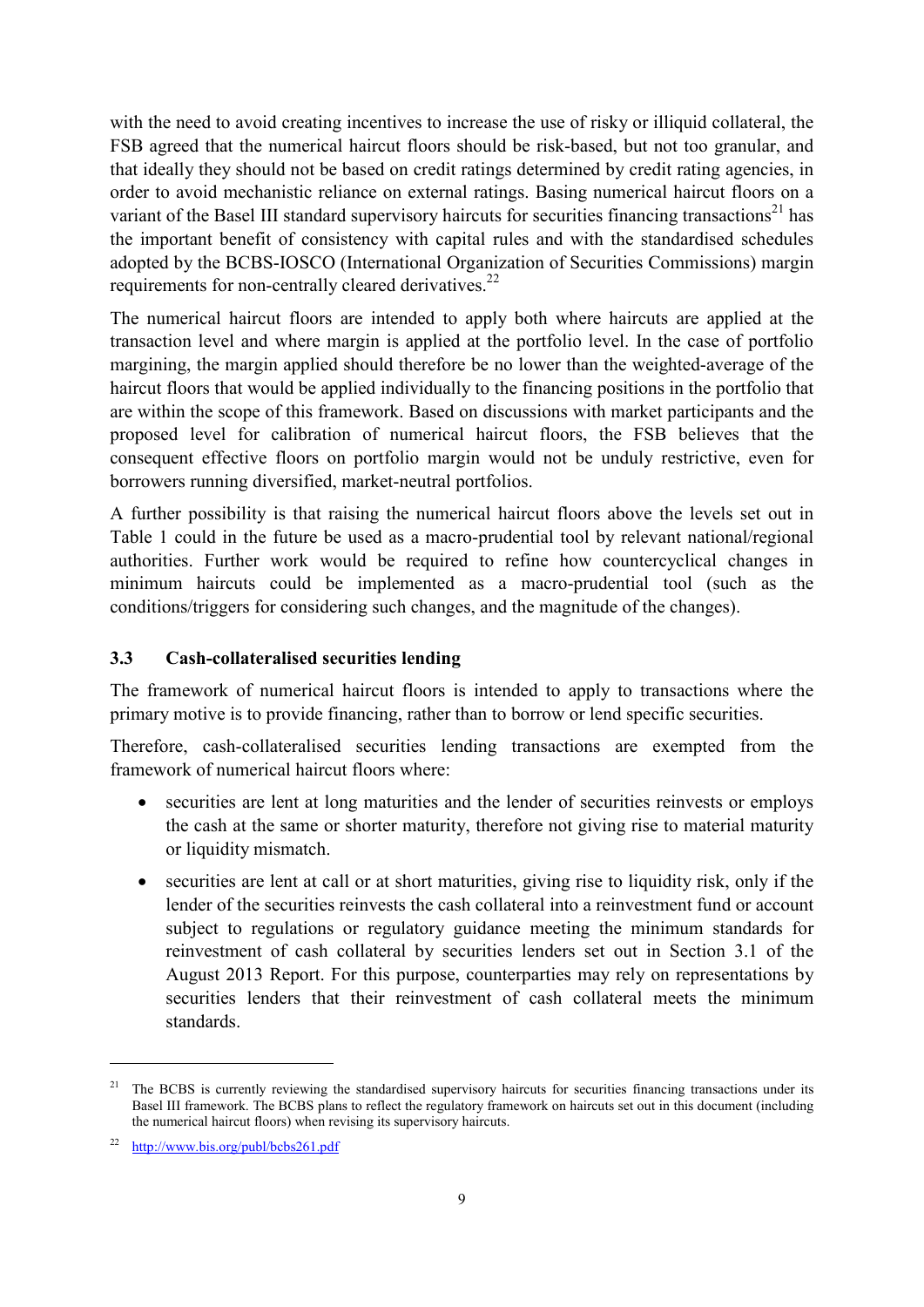This approach: (a) recognises the key principle that haircut floors should only apply to securities financing transactions; (b) allows regulatory and supervisory authorities to enforce this principle in a relatively objective manner, without having to make subjective intent determinations; and (c) limits opportunities for regulatory arbitrage that could otherwise exist.

"Special repos (or specials)"<sup>23</sup> on collateral other than government securities are not exempted from the scope of numerical haircut floors. Although special repos are also used for borrowing and lending specific securities, the cash borrower typically uses the cash for financing purposes. Furthermore, haircuts on special repos (if any), unlike cash collateralised securities lending, are typically paid by the cash borrower and thus the transactions are economically similar in this respect to securities borrowing that may be captured by numerical haircut floors.

#### <span id="page-14-0"></span>**3.4 "Collateral upgrade" transactions**

"Collateral upgrade" transactions can be defined as borrowing securities in Table 1 against other securities in Table 1 that attract higher haircuts as collateral. Such transactions, if left out of the scope of application of the numerical haircuts framework, could potentially be used to circumvent numerical haircut floors regulation. This could be achieved by structuring a financing repo as a combination of a "collateral upgrade" transaction and a repo of the lowerhaircut securities against cash. For example, main index equities could be swapped for underone-year corporate debt securities that could then be repo-ed with a lower numerical haircut floor. In order to prevent such circumvention, numerical haircut floors would also need to apply to "collateral upgrade" transactions. These floors would be equal to the difference between the floors that would be applied to repos of the collateral types on the two legs of the transaction done separately.<sup>24</sup> For example, the haircut floor on the collateral swap transaction described in the above example would be 5.5%, i.e. the floor for main index equities (6%) less the floor for under-one-year corporate debt securities (0.5%). This extension of the framework adds an element of complexity but is necessary to reduce the risk of regulatory arbitrage.

Similar to the exemptions for cash collateralised securities lending (as explained in Section 3.3), securities lenders could be exempted from the numerical haircut floors on "collateral upgrade" transactions – or securities borrowing/lending transactions against the pledging of other securities as collateral, rather than cash – if they are unable to re-use, or provide representations that they do not and will not reuse, the securities received as collateral against the securities lent.

#### <span id="page-14-1"></span>**3.5 Implementation approaches**

<u>.</u>

The framework of numerical haircut floors could be implemented through the following three approaches:

Special repos are repos that are conducted to finance assets that are in high market demand.

<sup>24</sup> For the purpose of calculating haircut floors for collateral swaps involving government securities, market participants should assume the floor for government securities to be 0%.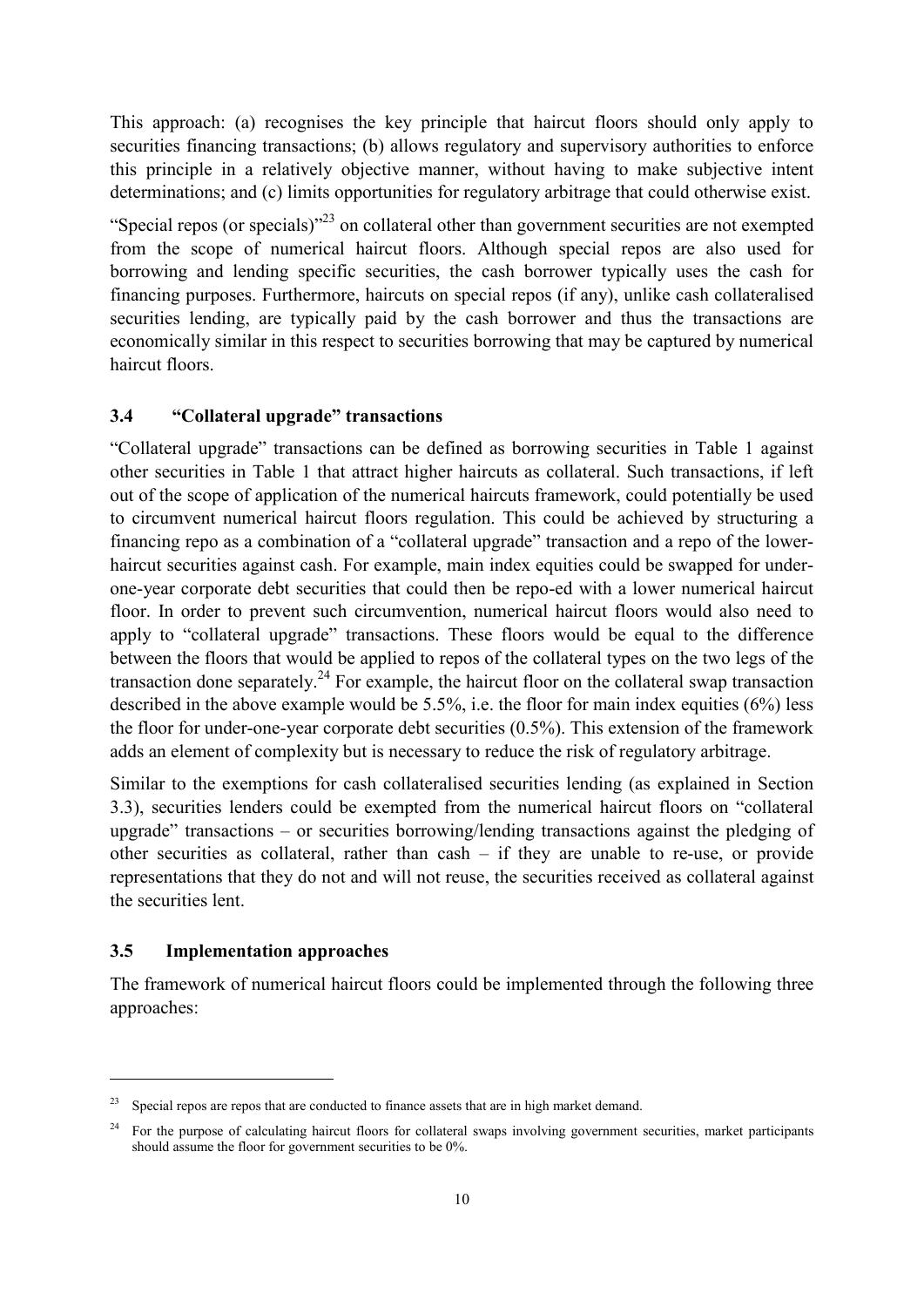- (i) *Entity-based regulation*: Under this approach, numerical haircut floors would be implemented through regulations targeted at each type of entity that engage in securities financing transactions. As a result of such regulatory actions, banks and other entities that engage in securities financing transactions could either be required to comply with numerical haircut floors or could be given strong incentives to do so. As an example of an incentive to comply with the numerical floors, the Basel regulatory capital framework (i.e. Basel III framework) could be modified so that bank capital requirements are set significantly higher for transactions that do not comply with the numerical haircut floors.
- (ii) *Product-based regulation (market regulation)*: Numerical haircut floors would be implemented through product-based regulation or market regulation targeted at the activity of providing securities financing to non-banks against collateral other than government securities. Under such an approach, providers of securities financing would typically be required to conduct transactions above the numerical haircut floor or collect minimum margin amounts that are consistent with the numerical haircut floors.
- (iii) *Hybrid approach*: Numerical haircut floors would be implemented through a combination of the above, for example, regulatory incentives to encourage banks in bank-to-non-bank transactions to comply with the numerical haircut floors and regulatory requirements for non-bank lenders in non-bank-to-non-bank transactions to comply with the numerical haircut floors.

For bank-to-non-bank transactions, the FSB recommends that the BCBS incorporates the numerical haircut floors into the capital requirements for securities financing transactions within the Basel III framework by the end of 2015. The BCBS should set significantly higher capital requirements for transactions with haircuts below the numerical haircut floors, with the goal of creating incentives for banks to set their collateral haircuts higher than the floors rather than to hold more capital. Box 1 sets out possible approaches that the BCBS may consider in revising the Basel III framework.

Following the BCBS's incorporation of the numerical haircut floors into the Basel III framework, authorities should choose to implement numerical haircut floors for bank-to-nonbank transactions either by implementing the relevant changes in the Basel III framework or by requiring banks in bank-to-non-bank transactions to conduct transactions above the numerical haircut floor or collect minimum excess margin amounts consistent with the numerical haircut floors. Such a requirement could be directed solely at banks (i.e. entitybased regulation) or could be encompassed within a requirement that applies on a marketwide basis (i.e. product-based or market regulation). For broker-dealers, authorities may also choose to implement the numerical haircut floors through capital requirements or through minimum margin requirements.

For non-bank-to-non-bank transactions, the FSB believes the value of outstanding transactions to be small. However, that could change in the future as market practices and activities evolve. To ensure shadow banking activities are fully covered, to reduce the risk of regulatory arbitrage, and to maintain a level playing field, the FSB believes it is essential to expand the scope of application of the numerical haircut floors to include non-bank-to-nonbank transactions and is issuing a consultative proposal on its application to non-bank-to-non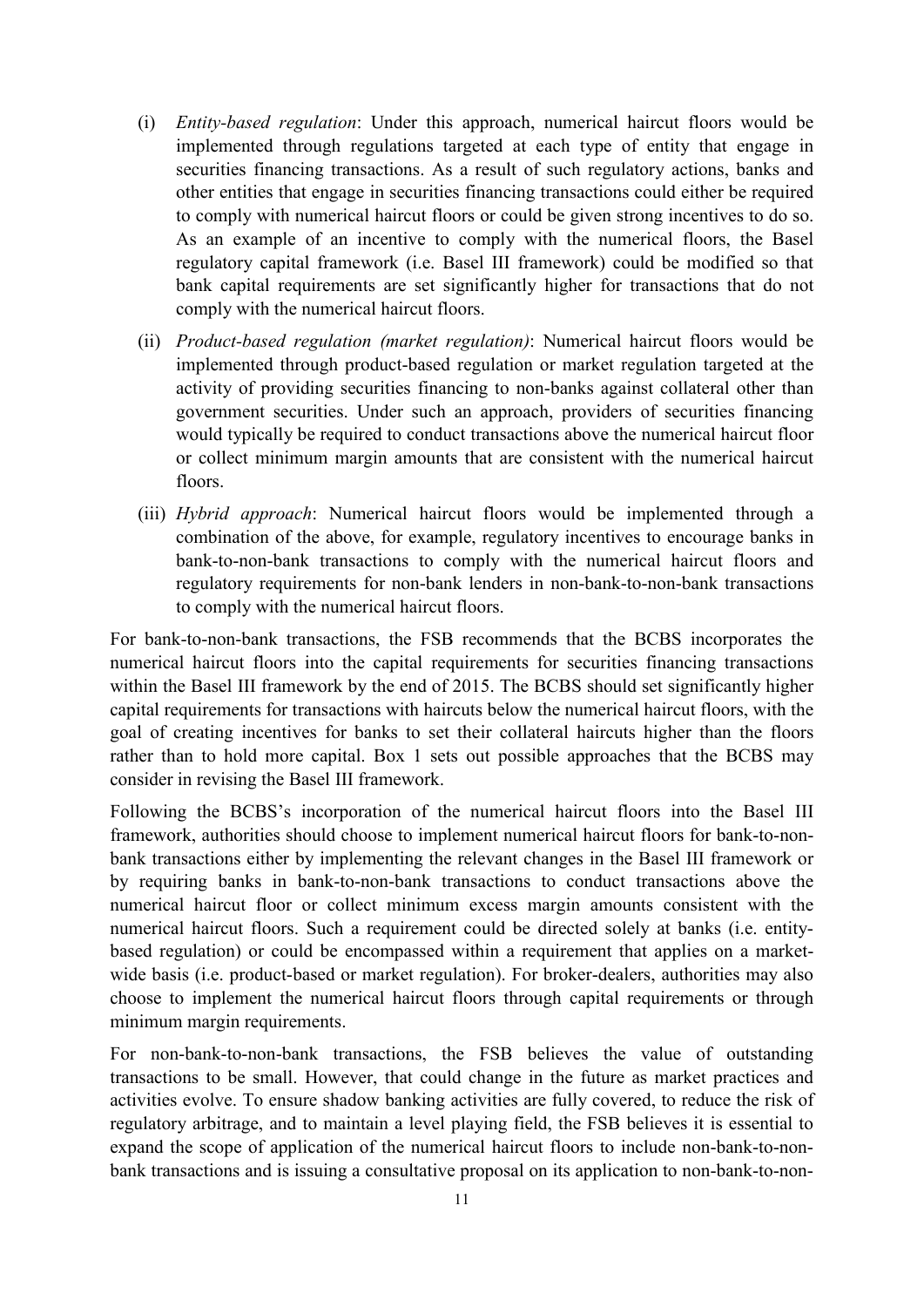bank transactions, as set out in Annex 4. Based on the consultation responses, the FSB will complete its work on the application of numerical haircut floors to non-bank-to-non-bank transactions by the second quarter of 2015. In deciding the appropriate approach for applying the numerical haircut floors to non-bank-to-non-bank transactions, the FSB thinks it is important for authorities to ensure no overlap exist for the regulation of an entity type if different approaches are adopted in the jurisdiction.

**Recommendation 13: For non-centrally cleared securities financing transactions in which banks and broker-dealers provide financing to non-banks against collateral other than government securities (i.e. bank-to-non-bank transactions), the Basel Committee on Banking Supervision (BCBS) should review its capital treatment of securities financing transactions and incorporate the framework of numerical haircut floors into the Basel regulatory capital framework (i.e. Basel III framework) by the end of 2015.**

**Recommendation 14: Following the BCBS's incorporation of the framework of numerical haircuts floors into the Basel III framework, authorities should then implement the framework by the end of 2017. That may be either through the Basel III framework or by requiring banks in bank-to-non-bank transactions to conduct transactions above the numerical haircut floor or collect minimum excess margin amounts consistent with the numerical haircut floors. Such a requirement could be directed solely at banks and broker-dealers (i.e. entity-based regulation) or could be encompassed within a requirement that applies on a market-wide basis (i.e. market regulation). To the extent that the market regulation also captures non-bank-to-nonbank transactions, this would be subject to the consultation on the application of numerical haircut floors to non-centrally cleared securities financing transactions between non-banks as set out in Annex 4 of this document.**

**Recommendation 15: Taking into account the findings of the consultation in Annex 4 of this document, authorities should also introduce the framework of numerical floors for haircuts applicable to non-bank-to-non-bank transactions by the end of 2017.**

## <span id="page-16-0"></span>**3.6 Monitoring process**

<u>.</u>

Since the numerical haircut floors will be implemented through different regulatory approaches across jurisdictions, the FSB highlights the potential for market participants to seek to avoid the numerical haircut floors by booking transactions in different jurisdictions. It is therefore highly desirable that the framework is implemented globally in ways that achieve consistent outcomes and that it is regularly monitored to ensure consistency in implementation.

The FSB, in coordination with the relevant international standard setting bodies, will thus establish a monitoring framework that involves relevant authorities and captures the trends and risks in securities financing transactions. Such monitoring results may be included in the FSB annual global shadow banking monitoring exercise<sup>25</sup> and may leverage on the FSB

For example, please see [http://www.financialstabilityboard.org/publications/r\\_121118c.pdf.](http://www.financialstabilityboard.org/publications/r_121118c.pdf)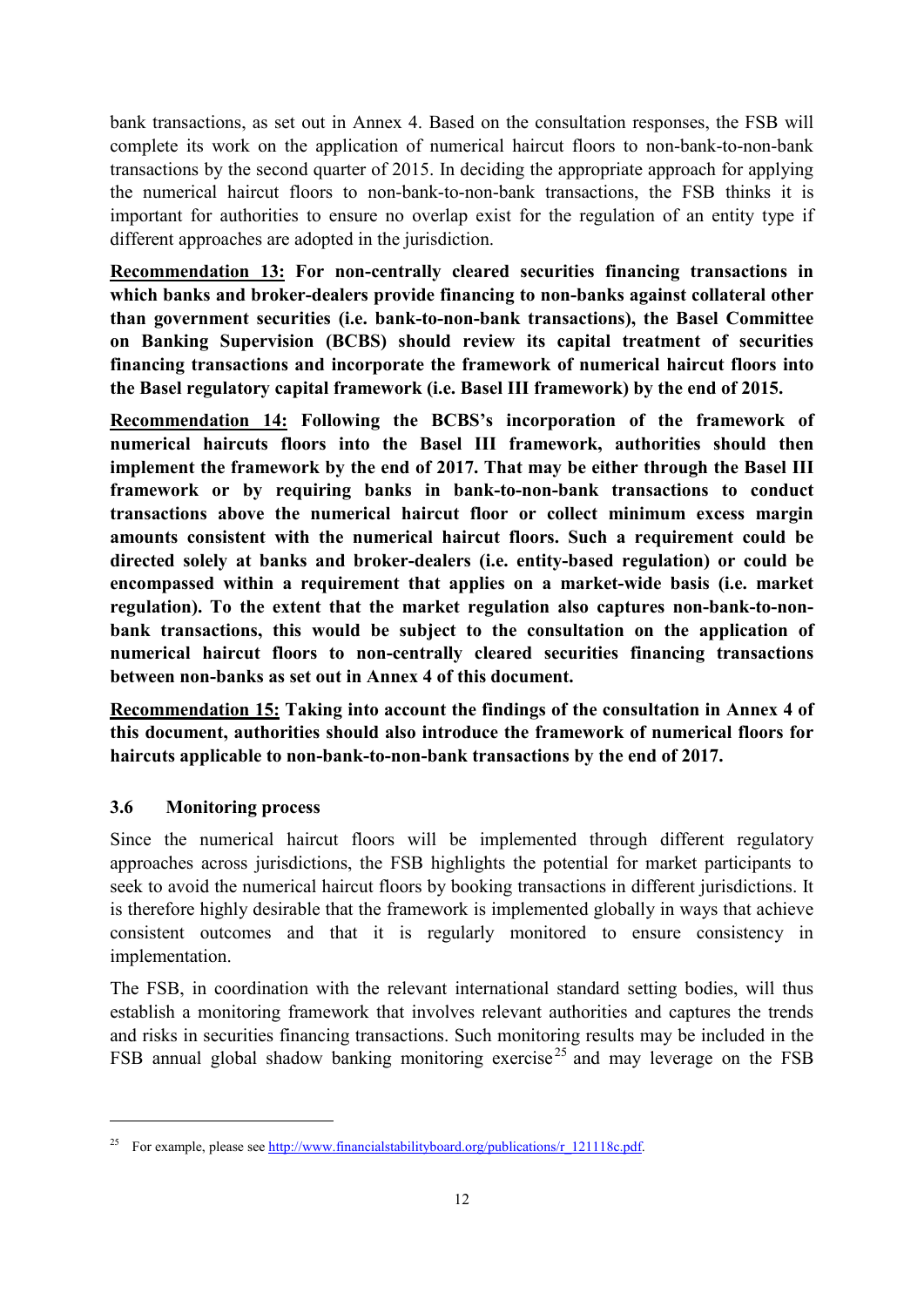initiative on global securities financing data collection and aggregation.<sup>26</sup> Also, such monitoring should be able to identify potential conflicts and inconsistencies between approaches with respect to cross-border application of numerical haircut floors ensuring close cooperation among the relevant authorities. Based on the monitoring results, the FSB could in the future consider reviewing, for example, the counterparty and collateral scope as well as the level of numerical haircut floors. The FSB work on developing standards and processes for global securities financing data collection and aggregation based on Recommendations 2 and 3 of the August 2013 Report will also put the authorities in a better position to monitor whether these steps remain sufficient to address potential risks to financial stability arising from securities financing transactions.

Derivatives (e.g. total return swaps) can be used to achieve similar economic objectives as repo and securities lending transactions (and possibly vice-versa). The FSB will thus also coordinate closely with the BCBS-IOSCO monitoring group on margin requirements for noncentrally cleared derivatives so as to minimise incentives to arbitrage any differences between the two regimes. The FSB will set out the details of this monitoring process by the second quarter of 2015.

**Recommendation 16: The FSB, in coordination with the relevant international standard setting bodies, will monitor the implementation of the framework of numerical haircut floors and will consider reviewing the framework including its scope and levels as necessary.**

<sup>26</sup> The proposed standards and processes for global securities financing data collection and aggregation will be developed by November 2014 and will be issued for public consultation.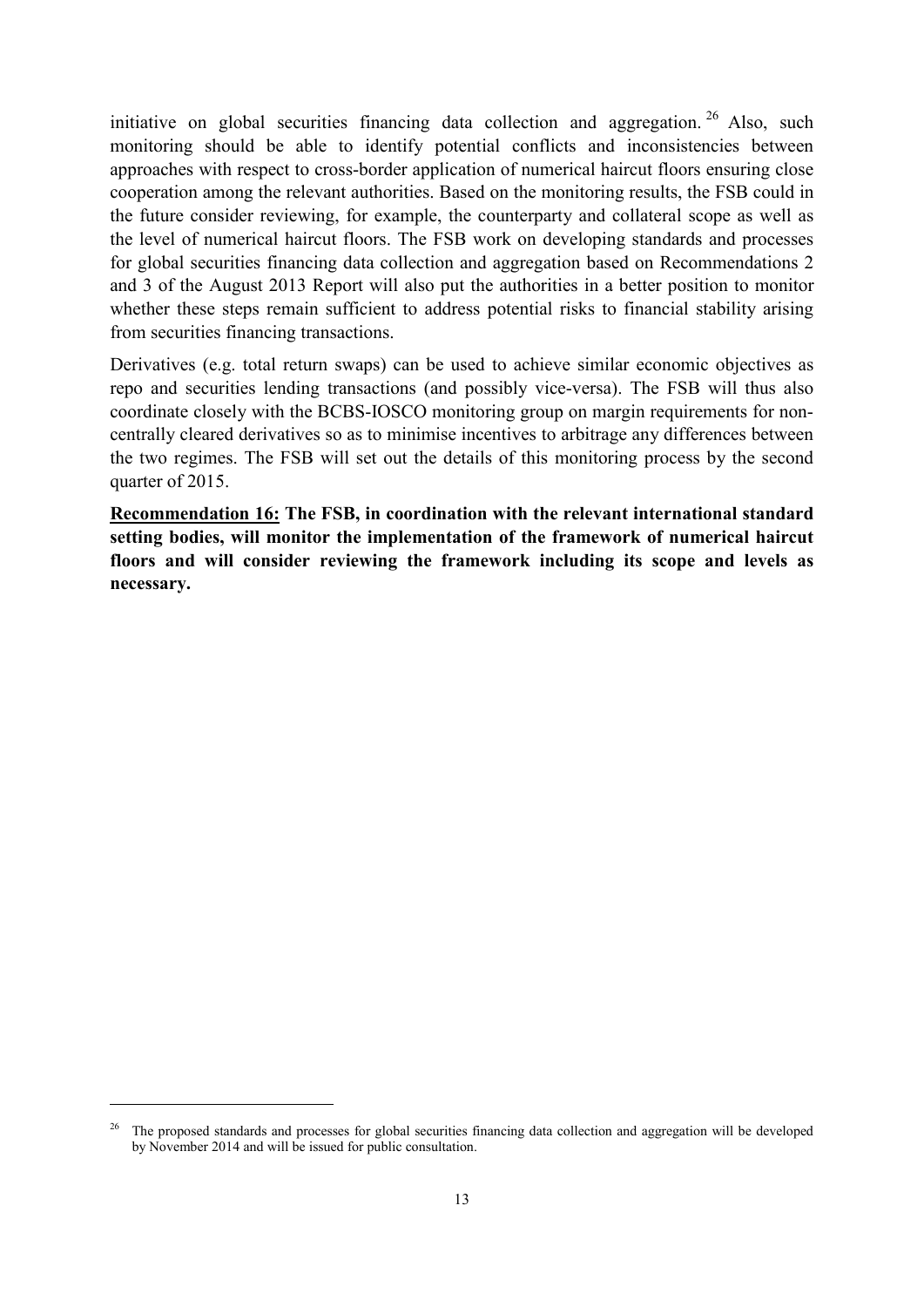## **Box: Possible application of the framework of numerical haircut floors to bank-to-non-bank transactions**

This box sets out possible approaches for how numerical haircut floors might be implemented through modifications of the current Basel regulatory capital requirements for non-centrally cleared securities financing transactions in which banks provide financing to non-bank entities (i.e. bank-to-non-bank transactions). There are several potential outcomes for banks conducting core transactions with haircuts below the numerical floors. They could:

- (i) switch to unsecured lending;
- (ii) keep the current haircut level and hold more regulatory capital;
- (iii) raise the haircut level to avoid the capital charge; or
- (iv) not conduct the transaction at all  $27$

The policy aim is to determine a set of rules such that there are strong economic incentives for the third outcome to be achieved. Although a detailed analysis of behavioural responses is beyond the scope of this Box, preliminary calculations under certain assumptions show that banks will tend to prefer raising haircuts if the capital cost for not doing so is sufficiently large.

## **Current treatment in Basel II.5<sup>28</sup>**

For collateralized transactions, the Basel Standardised Approach (RSA) calculates the exposure amount after deducting the value of the collateral posted (subject to standardised haircuts) according to this formula:

$$
E^* = E \times (1 + He) - AC \times (1 - He - Hfx),
$$

where:

-

 $E^*$  = the exposure value after risk mitigation;

 $E =$  current value of the exposure;

He = haircut appropriate to the exposure; $^{29}$ 

 $AC =$  value of adjusted collateral (see text below);

Hc = haircut appropriate to the collateral;

Hfx = haircut appropriate for currency mismatch between the collateral and exposure.

<sup>&</sup>lt;sup>27</sup> Banks could also enter into a total return swap with the non-bank. This case is not presented in this box.

<sup>&</sup>lt;sup>28</sup> This treatment is under the "comprehensive approach" in the Basel III framework. There is also a "simple approach" (paragraph 129 of the Basel III framework). Under the simple approach, the risk-weights of the collateral instrument collateralising or partially collateralising the exposure is substituted for the risk-weights of the counterparty. Further assessment of conditions under which a bank applies one approach or the other may be needed.

<sup>&</sup>lt;sup>29</sup> The haircut on the exposure would be zero in the case of transactions to finance entities other than financial intermediaries against non-sovereign collateral because the exposure will always be in the form of cash.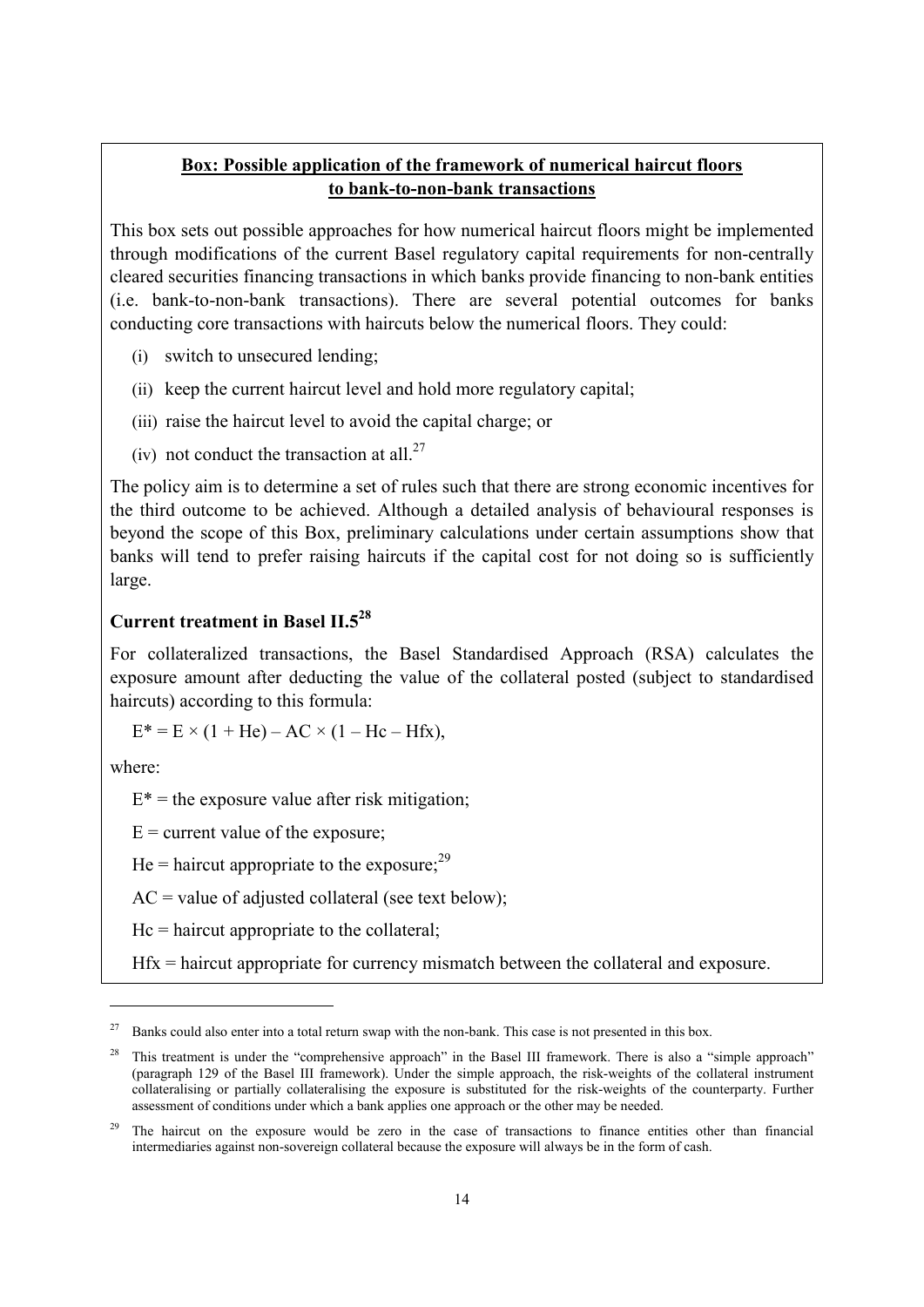Then, the minimum capital requirement (Kmin) is given by:

 $Kmin = 0.08 \times RW \times E^*$ .

## **Optional treatments to induce use of haircut floors**

**Option 1:** This proposal treats in-scope securities financing transactions conducted with haircuts below the numerical haircut floors as unsecured (the gross amount) for capital purposes. The adjusted value of collateral (AC) would then be calculated as  $AC = 0$ .

**Option 2:** The capital cost (compared to option 1) for not complying with the haircut floors can be reduced in order to maintain incentives for banks to lend on a secured basis. One way to accomplish this is by reducing the value of collateral in proportion to the difference between the haircut floor and the haircut applied by the banks. The adjusted value of collateral (AC) would then be calculated as:

$$
AC = C \times [1 - \theta \times (Hf - H)]
$$

where:

 $C =$  current value of the collateral received;

 $Hf =$  haircut floor:

 $H =$  effective haircut applied to the transaction;

 $\theta$  = a parameter that can be adjusted to make the penalty harsher.

The intention is to deduct from the collateral value only the fraction of collateral that is missing relative to the numerical haircut floor before calculating the exposure value after risk mitigation (E\*) based on the above RSA formula.

## **Example of how options 1 and 2 would compare with the current Basel treatment**

Consider the following numerical example where it is assumed the collateral is in the form of non-main index equities.

Exposure (E): 100 Collateral value (C): 100 Haircut applied (H): 0% Haircut floor (Hf): 7.5% AC =  $100 \times [1 - max(0, 0.075)] = 92.5$  $RW = 50\%$ .  $He = 25%$  $\theta = 4$ For simplicity,  $He = Hfx = 0\%$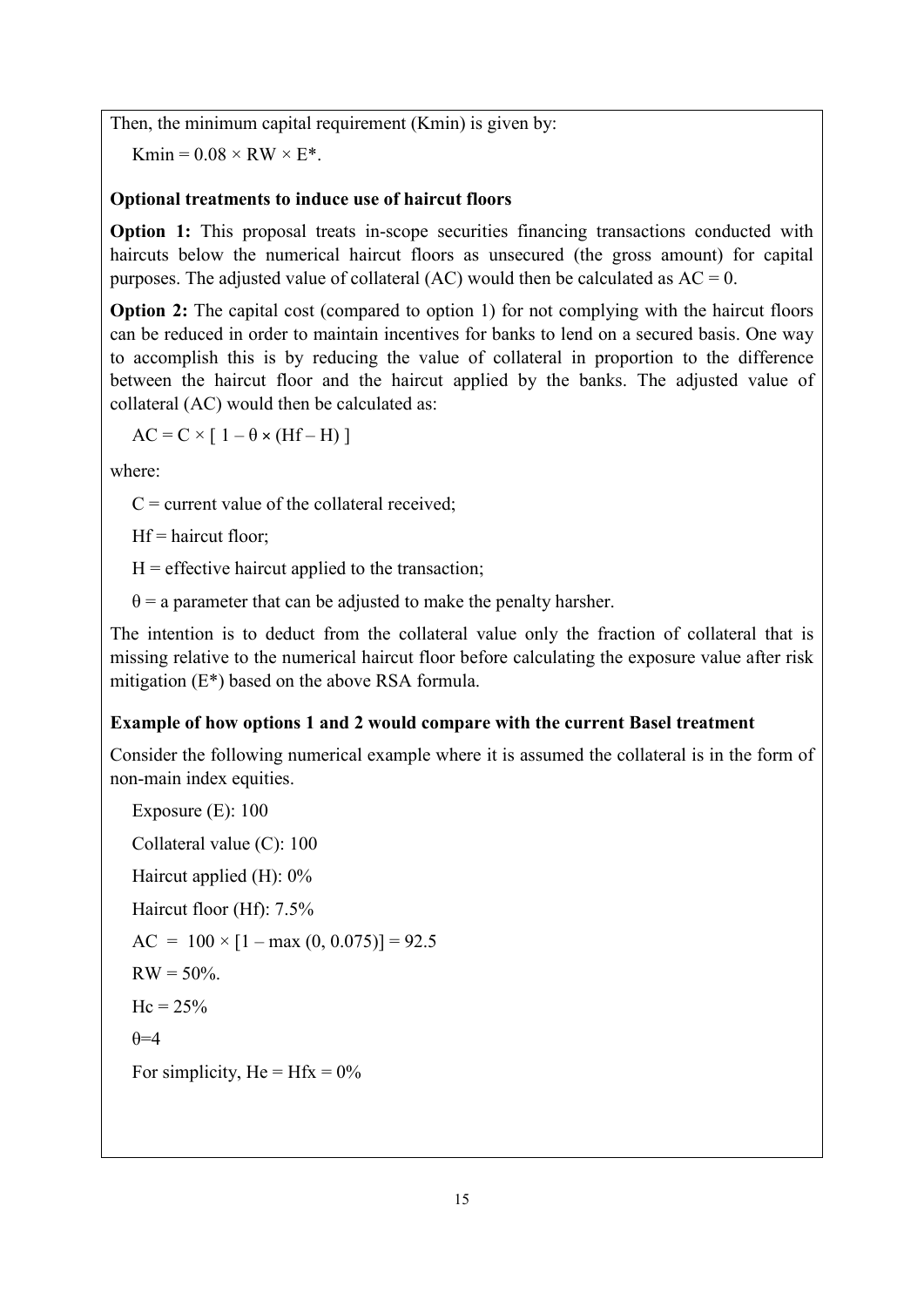|                 | Capital requirement                                                              |
|-----------------|----------------------------------------------------------------------------------|
| Current         | $E^* = 100 - 100 \times (1 - 25\%) = 25$                                         |
| treatment       | $Kmin = 0.08 \times RW \times E^* = 0.08 \times 0.5 \times 25 = 1$               |
| <b>Option 1</b> | $E^* = 100 - 0 \times (1 - 25\%) = 100$                                          |
|                 | Kmin = $0.08 \times \text{RW} \times \text{E*} = 0.08 \times 0.5 \times 100 = 4$ |
| <b>Option 2</b> | $E^* = 100 - 70 \times (1 - 25\%) = 47.5$                                        |
|                 | $Kmin = 0.08 \times RW \times E^* = 0.08 \times 0.5 \times 47.5 = 1.9$           |

Alternatively, the figure below shows the bank's capital requirement for a given illustrative transaction as a function of the haircut applied by the bank, H>0 (assuming that the non-bank pledges additional collateral to obtain the required funding:  $C = E / (1-H)$ ).



It is clear that treatment 1 (green line) would be substantially the most punitive, whereas under treatment 2 (purple line), depending on the parameter  $\theta$ , capital requirements are in between the current Basel treatment (red line) and treatment 1. Note that under treatments 1 and 2, the regulatory capital requirements converge to the current Basel treatment as the haircut applied by the bank converges to the numerical haircut floor (assumed to be 7.5% in the figure), and then to zero as the haircut applied converges to the standard supervisory haircut.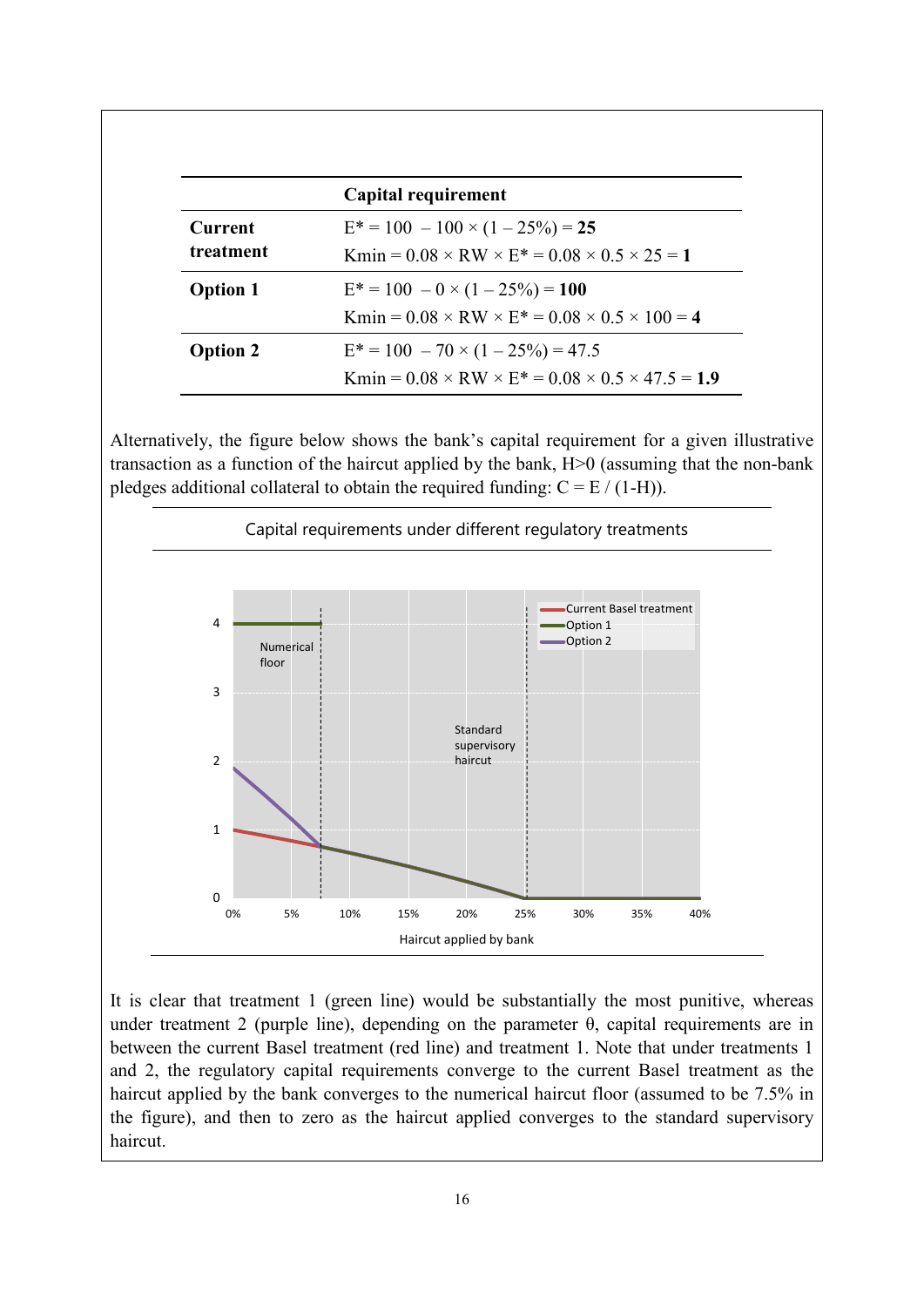# <span id="page-21-0"></span>**Annex 1: Implementation dates for the policy recommendations for** shadow banking risks in securities lending and repos<sup>30</sup>

Recommendation 1: Authorities should collect more granular data on securities lending and repo exposures amongst large international financial institutions with high urgency. Such efforts should to the maximum possible extent leverage existing international initiatives such as the FSB Data Gaps Initiative, taking into account the enhancements suggested in this document.

#### *Implementation date: Ongoing*

<u>.</u>

Recommendation 2: Trade-level (flow) data and regular snapshots of outstanding balances (position/stock data) for repo markets should be collected. Regular snapshots of outstanding balances should also be collected for securities lending markets and further work should be carried out on the practicality and meaningfulness of collecting trade-level data. Such data should be collected frequently and with a high level of granularity, and should also capitalise on opportunities to leverage existing data collection infrastructure that resides in clearing agents, central securities depositories (CSDs) and/or central counterparties (CCPs). National/regional authorities should decide the most appropriate way to collect such data, depending on their market structure, and building on existing data collection processes and market infrastructure where appropriate. Trade repositories are likely to be an effective way to collect comprehensive repo and securities lending market data. Regulatory reporting may also be a viable alternative approach.

Recommendation 3: The total national/regional data for both repos and securities lending on a monthly basis should be aggregated by the FSB which will provide global trends of securities financing markets (e.g. market size, collateral composition, haircuts, tenors). The FSB should set standards and processes for data collection and aggregation at the global level to ensure consistent data collection by national/regional authorities and to minimise double-counting at the global level.

## *Implementation date: Ongoing (proposed standards and processes to be published for public consultation before the Brisbane Summit in November 2014)*

Recommendation 4: The Enhanced Disclosure Task Force (EDTF) should work to improve public disclosure for financial institutions' securities lending, repo and wider collateral management activities, taking into consideration the items noted above.

*Implementation date: EDTF to consider by January 2015 and implementation by firms thereafter.*

<sup>30</sup> Recommendations 1-11 have already been finalised and published in the August 2013 Report [\(http://www.financialstabilityboard.org/publications/r\\_130829b.pdf\)](http://www.financialstabilityboard.org/publications/r_130829b.pdf). Recommendations 12-16 are those finalised in this document.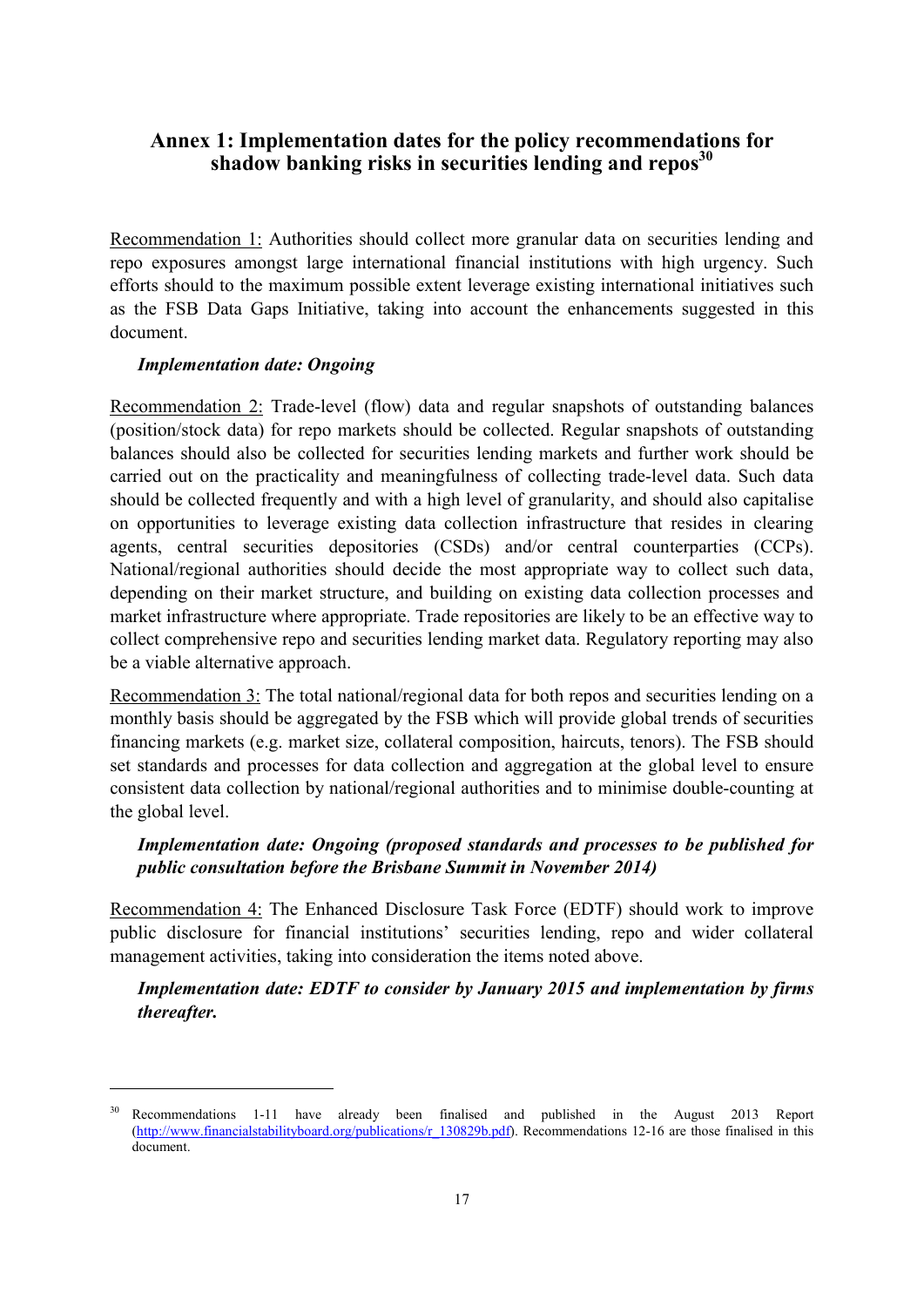Recommendation 5: Authorities should review reporting requirements for fund managers to end-investors against the FSB's proposal, and consider whether any gaps need to be addressed.

#### *Implementation date: January 2017*

Recommendation 6: Regulatory authorities for non-bank entities that engage in securities lending (including securities lenders and their agents) should implement regulatory regimes meeting the minimum standards for cash collateral reinvestment in their jurisdictions to limit liquidity risks arising from such activities.

## *Implementation date: January 2017*

Recommendation 7: Authorities should ensure that regulations governing re-hypothecation of client assets address the following principles:

- Financial intermediaries should provide sufficient disclosure to clients in relation to re-hypothecation of assets so that clients can understand their exposures in the event of a failure of the intermediary;
- In jurisdictions where client assets may be re-hypothecated for the purpose of financing client long positions and covering short positions, they should not be rehypothecated for the purpose of financing the own-account activities of the intermediary; and
- Only entities subject to adequate regulation of liquidity risk should be allowed to engage in the re-hypothecation of client assets.

## *Implementation date: January 2017*

Recommendation 8: An appropriate expert group on client asset protection should examine possible harmonisation of client asset rules with respect to re-hypothecation, taking account of the systemic risk implications of the legal, operational, and economic character of rehypothecation.

## *Implementation date: Ongoing (the expert group has been established in August 2014)*

Recommendation 9: Authorities should adopt minimum regulatory standards for collateral valuation and management for all securities lending and repo market participants.

#### *Implementation date: January 2017*

Recommendation 10: Authorities should evaluate, with a view to mitigating systemic risks, the costs and benefits of proposals to introduce CCPs in their inter-dealer repo markets where CCPs do not exist. Where CCPs exist, authorities should consider the pros and cons of broadening participation, in particular of important funding providers in the repo market.

#### *Implementation date: January 2016*

Recommendation 11: Changes to bankruptcy law treatment and development of Repo Resolution Authorities (RRAs) may be viable theoretical options but should not be prioritised for further work at this stage due to significant difficulties in implementation.

#### *Implementation date: Not applicable*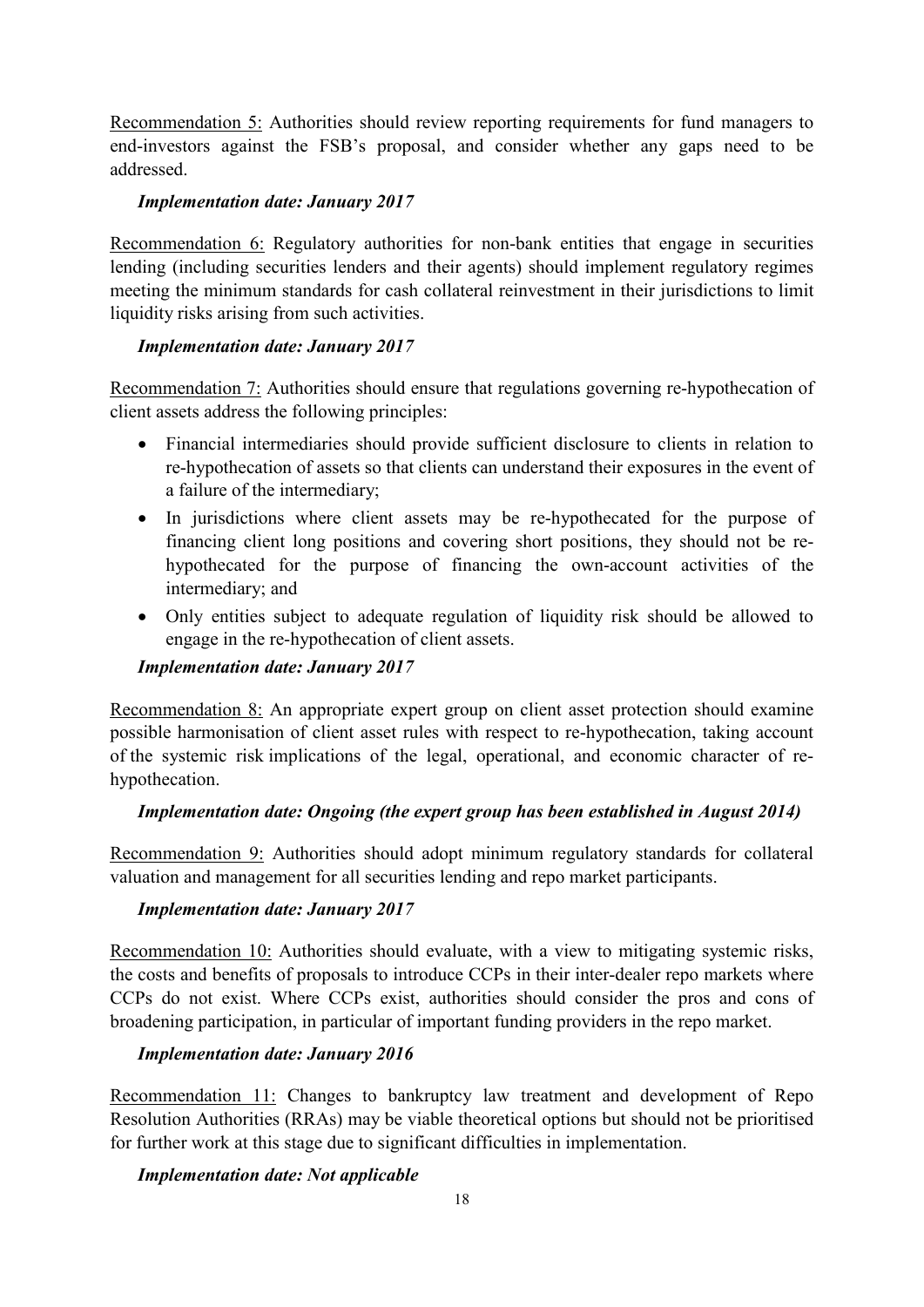Recommendation 12: Regulatory authorities should set qualitative standards for the methodologies that firms use to calculate collateral margins/haircuts, whether on an individual transaction or portfolio basis, and should review those standards against the guidance set out above by the end of 2017. In particular, regulatory authorities should seek to minimise the extent to which these haircut methodologies are procyclical. Standard setters (e.g. Basel Committee on Banking Supervision (BCBS)) should review existing regulatory requirements for the calculation of collateral haircuts in line with this recommendation by the end of 2015.

## *Implementation dates: End of 2017 (for the relevant regulatory authorities) and end of 2015 (for the relevant standard setters including the BCBS)*

Recommendation 13: For non-centrally cleared securities financing transactions in which banks and broker-dealers provide financing to non-banks against collateral other than government securities (i.e. bank-to-non-bank transactions), the Basel Committee on Banking Supervision (BCBS) should review its capital treatment of securities financing transactions and incorporate the framework of numerical haircut floors into the Basel regulatory capital framework (i.e. Basel III framework) by the end of 2015.

#### *Implementation date: End of 2015*

Recommendation 14: Following the BCBS's incorporation of the framework of numerical haircuts floors into the Basel III framework, authorities should then implement the framework of numerical haircut floors by the end of 2017. That may be either through the Basel III framework or by requiring banks in bank-to-non-bank transactions to conduct transactions above the numerical haircut floor or collect minimum excess margin amounts consistent with the numerical haircut floors. Such a requirement could be directed solely at banks and brokerdealers (i.e. entity-based regulation) or could be encompassed within a requirement that applies on a market-wide basis (i.e. market regulation). To the extent that the market regulation also captures non-bank-to-non-bank transactions, this would be subject to the consultation on the application of numerical haircut floors to non-centrally cleared securities financing transactions between non-banks as set out in Annex 4 of this document.

#### *Implementation date: End of 2017*

Recommendation 15: Taking into account the findings of consultation in Annex 4 of this document, authorities should also introduce the framework of numerical floors for haircuts applicable to non-bank-to-non-bank transactions by the end of 2017.

#### *Implementation date: End of 2017*

Recommendation 16: The FSB, in coordination with the relevant international standard setting bodies, will monitor the implementation of the framework of numerical haircut floors and will consider reviewing the framework including its scope and levels as necessary.

#### *Implementation date: End of 2017 onwards*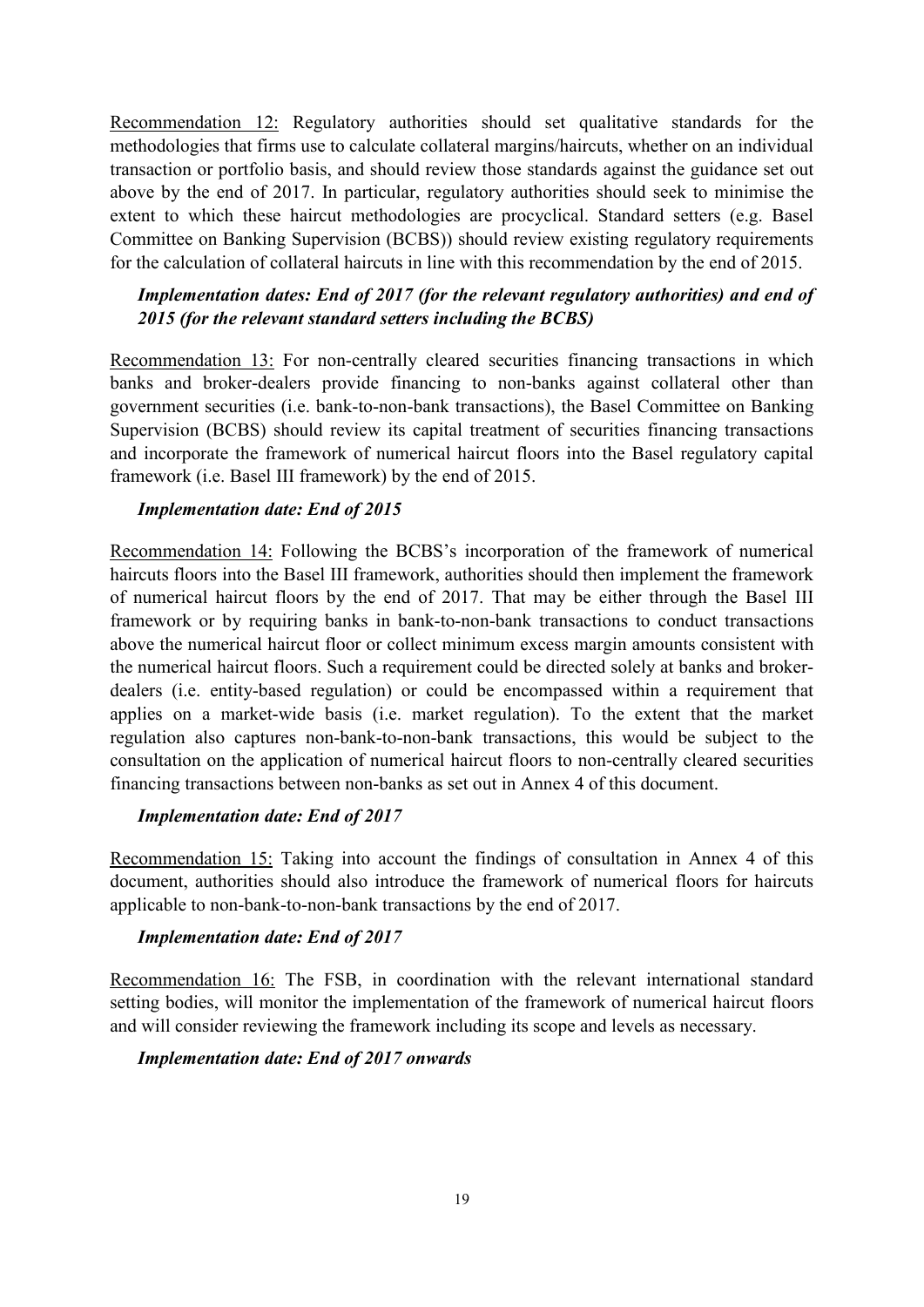### **Annex 2: Summary of QIS2 results**

<span id="page-24-0"></span>The FSB launched in April 2013 a two-stage quantitative impact study (QIS) to assess the potential impact and unintended consequences associated with its recommendations on minimum haircut methodology standards and numerical haircut floors. The first stage of this QIS (QIS1) took place in April - June 2013, and consisted of collecting detailed historical haircut data from a small pool of large financial intermediaries globally (17 firms from 12 jurisdictions) so as to calibrate the proposed minimum haircut recommendations. $31$  The FSB subsequently conducted the second stage of the QIS (QIS2) in November 2013 - January 2014 to assess the scope and quantitative impact of the consultative proposals, as set out in Annex 2 of the August 2013 Report, on a wider set of market participants including non-banks, which participated on a voluntary basis  $(54 \text{ firms}^{32} \text{ from } 13 \text{ just}^{33})$ .

The main results of QIS2 included the following:

- **Overall, the sample of banks and broker-dealers was large and representative of the global marketplace**, with a total of USD 3.9 trillion in outstanding reverse repos as at end-June 2013. **However, the sample of non-banks, which included 15 entities with a total outstanding amount of repos of USD 220 billion, was deemed to be too small to draw firm conclusions for non-bank-to-non-bank transactions**. (Table A2-1)
- **Transactions within the scope of the numerical haircut floors framework proposed in the August 2013 Report** (i.e. transactions where banks provide financing to non-bank entities against collateral other than government securities) **represented 27% of all non-centrally cleared securities financing transactions reported by banks and broker-dealers**. This is considerably higher than the share of those transactions reported in QIS1 (9%), mainly because margin lending was included in QIS2. (Exhibit A2-1)
- **The majority of in-scope transactions were backed by main index equities (close to 60%) and were conducted by banks and broker-dealers with hedge funds (around 75%)**. (Exhibit A2-2)
- **Zero haircuts were more common on securities financing transactions backed by government collateral and with bank/broker-dealer counterparties**, but a material portion of transactions with non-bank entities against corporate debt collateral were also conducted with zero haircuts. (Exhibit A2-3)
- The impact of the proposed haircut floors was generally small. Firms were given two sets of haircut floors to assess the impact on the value of collateral required: the haircut floors proposed in the August 2013 Report and an alternative and higher set of

<sup>&</sup>lt;sup>31</sup> See Annex 3 of the August 2013 Report for the summary of QIS1 results.

<sup>&</sup>lt;sup>32</sup> Including 34 banks and broker-dealers, 5 agent lenders and 15 non-banks (e.g. insurance companies, hedge funds).

<sup>&</sup>lt;sup>33</sup> They are Australia, Brazil, Canada, France, Germany, Italy, Japan, Netherlands, Spain, South Africa, Switzerland, UK and US.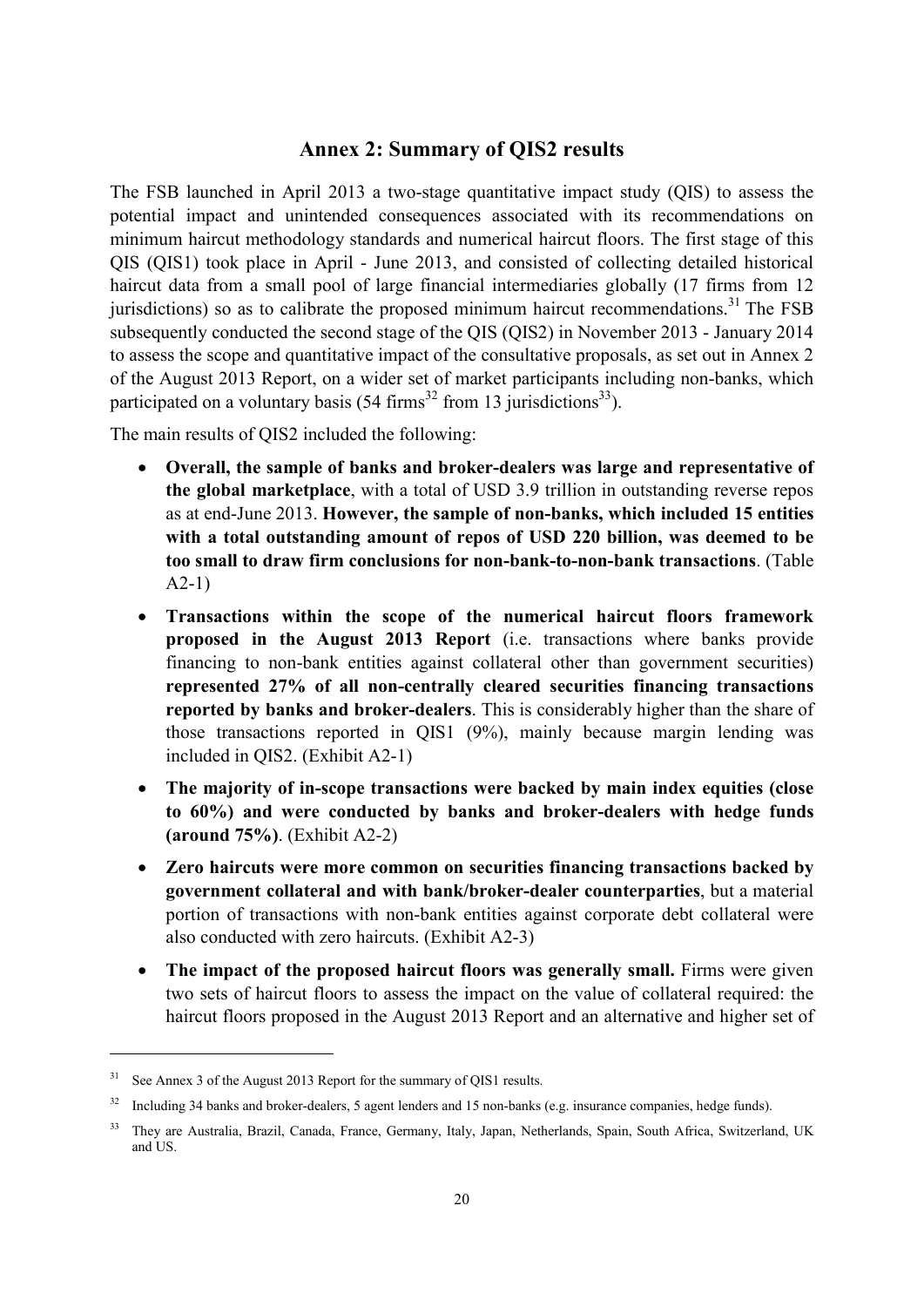haircut floors. The impact is generally small in both cases but differs across jurisdictions and market segments. (Exhibit A2-4)

• **Qualitatively, most firms also expected only a minimal impact of the proposed haircut floors on market volume,** but some firms expressed concerns about market haircuts converging to the numerical haircut floors and about the potential for an increase in the transaction volume between non-bank entities.

#### **Table A2-1**

| (USD bn)                            | <b>Banks and</b><br>broker-dealers | Non-<br>banks | <b>Agent lenders</b>                          |          |
|-------------------------------------|------------------------------------|---------------|-----------------------------------------------|----------|
| No. of respondents                  | 34                                 | 15            | No. of respondents                            | 5        |
| <b>Total assets</b>                 | 33,239                             | 2,397         | Total size sec-lending                        | 3,628    |
| Reverse repos                       | 3,928                              | 230           | of which % on loan                            | 455      |
| centrally-cleared (%)               | 32                                 | 23            | Total cash collateral                         | 300      |
| tri-party (%)                       | 5                                  | 5             | % reinvested in<br>compliance with min. stds. | 99       |
| Repos                               | 5,446                              | 220           | % used for CCP margin                         | $\Omega$ |
| centrally-cleared (%)               | 26                                 | 44            |                                               |          |
| tri-party $(%)$                     | 41                                 | 0             |                                               |          |
| Securities lending                  | 856                                | 55            |                                               |          |
| Securities borrowing                | 1,285                              | 33            |                                               |          |
| Margin lending                      | 491                                | 0.1           |                                               |          |
| Total unencumbered<br>assets        | 4,026                              | 622           |                                               |          |
| of which collateral<br>received (%) | 37                                 | 5             |                                               |          |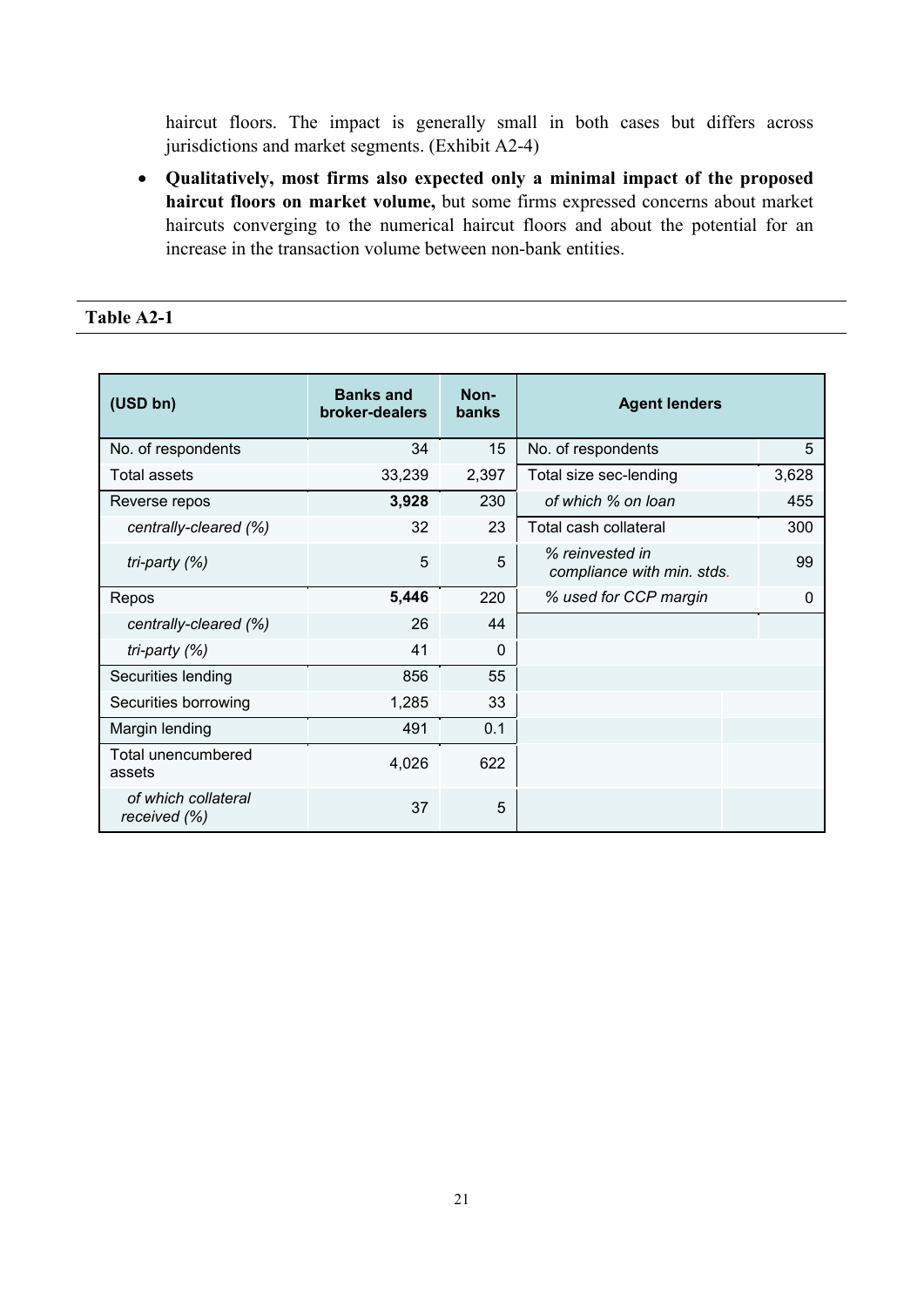#### **Exhibit A2-1**



\*: "Banks" include broker-dealers. Centrally-cleared transactions and transactions with governments, government agencies and central banks are excluded.

#### **Exhibit A2-2**





\*: "Banks" include broker-dealers. Centrally-cleared transactions and transactions with governments, government agencies and central banks are excluded.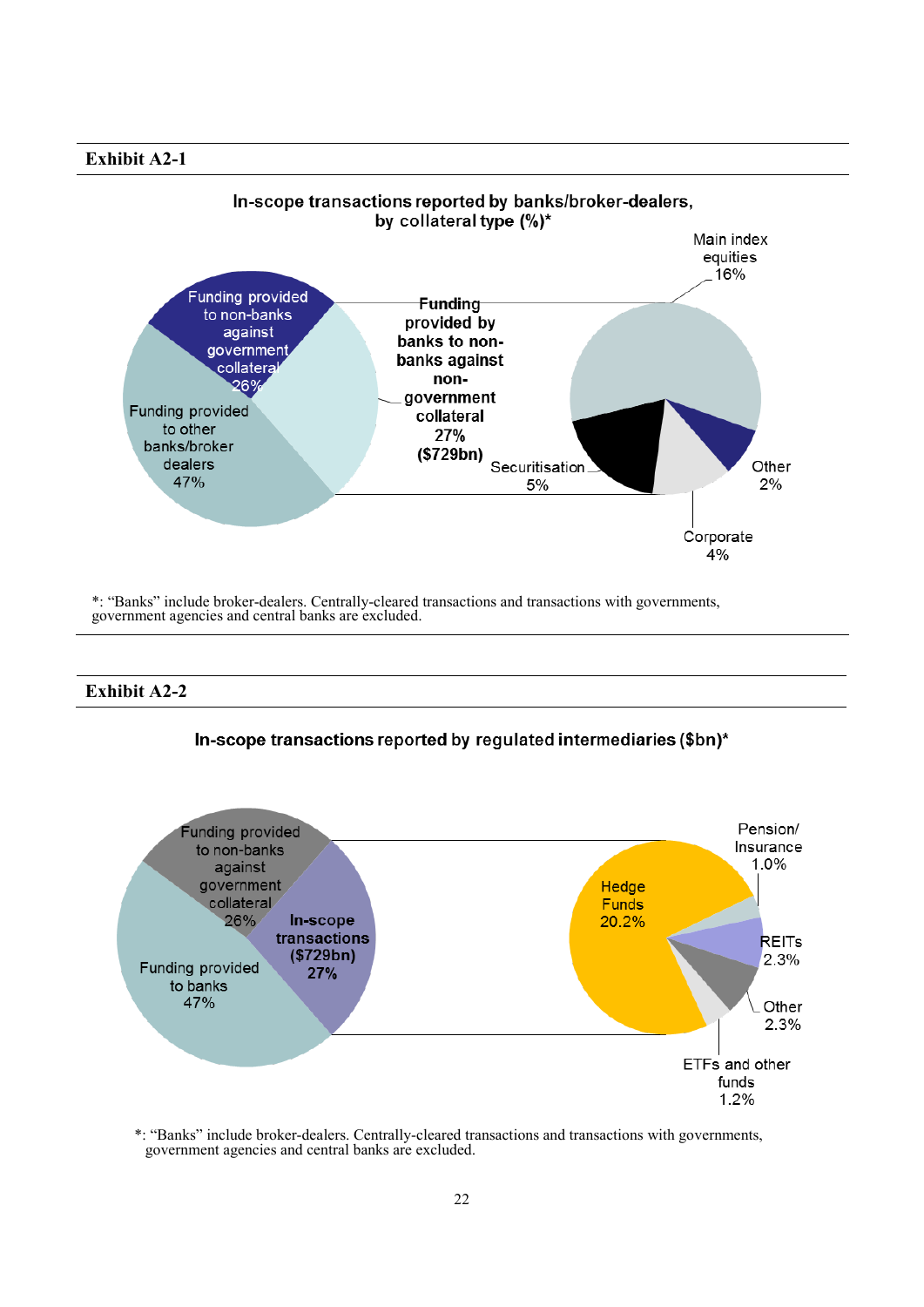#### **Exhibit A2-3**



**Distribution of haircuts by collateral type and counterparty type (%)**

## **Exhibit A2-4**



**Additional collateral to be posted under proposed and alternative floors, by transaction types (\$bn)**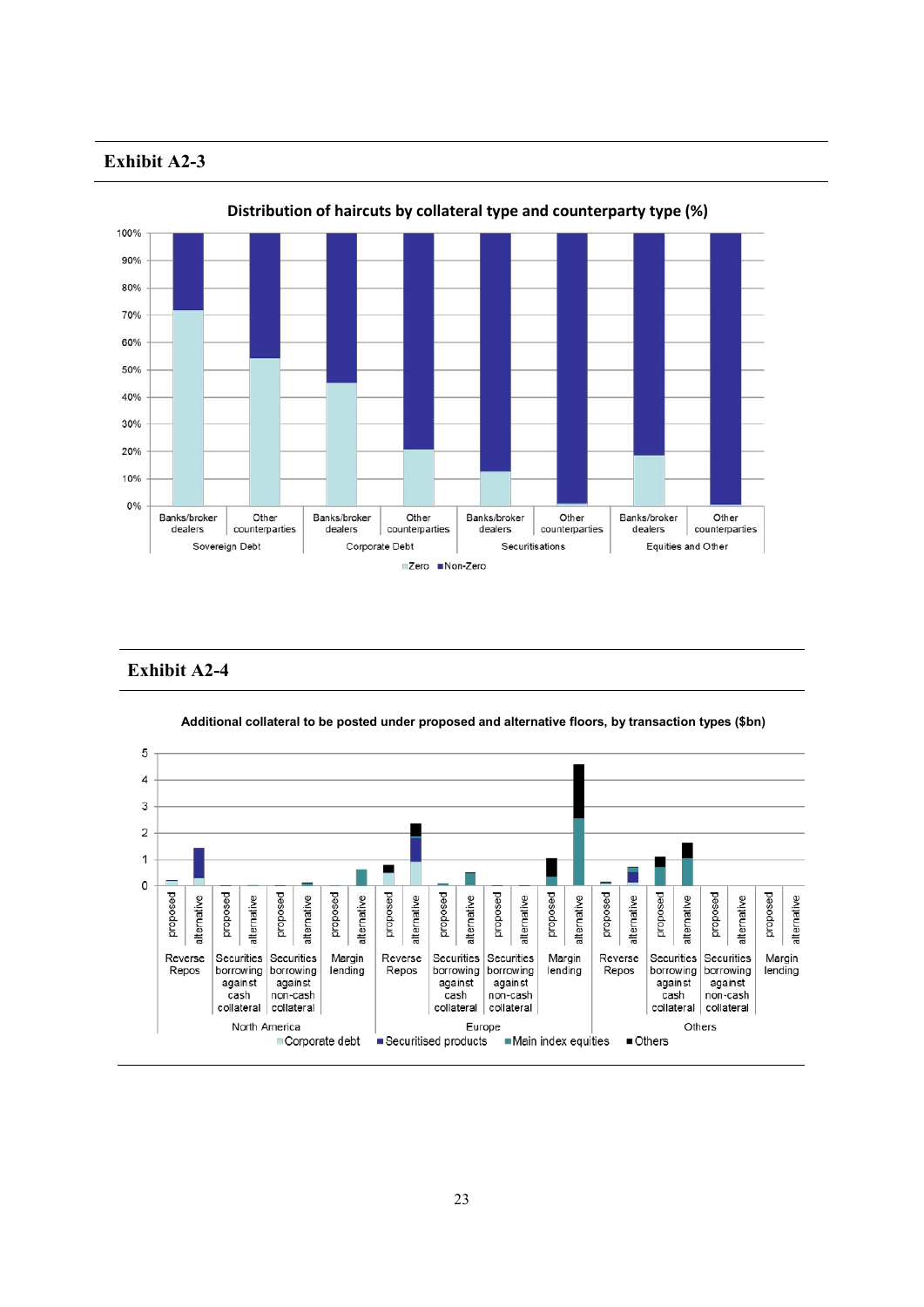## **Annex 3: Estimation of haircuts based on historical data**

<span id="page-28-0"></span>The FSB conducted a study on the estimation of haircuts based on historical price data, in order to inform the calibration of the numerical haircut floors. For a given security-type, the haircut is estimated to be the 99<sup>th</sup> percentile expected loss within a holding period of 10 days, based on historical data on daily returns. A 99% confidence interval and a holding period of 10 days were chosen to be consistent with the Basel regulatory capital requirements (Basel III framework).<sup>34</sup> In addition, in order to ensure that the crisis period is included in the analysis, the historical look-back period used was either five years or the period since end-June 2008, whichever was greater.

Market indices were used to estimate the haircuts on corporate bonds, securitised products and equities, split by residual maturity where applicable. For example, the haircut for corporate bonds with a residual maturity between 5 and 10 years (5-10Y) is the weightedaverage of haircuts estimated based on the Merrill Lynch 5-10Y Corporate Bond Index for USD, EUR, GBP and JPY. For main index equities, the weighted-average of haircuts estimated based on FTSE 100, Stoxx Europe 50, S&P 500 and Nikkei 225 indices was used. For other equities, the weighted-average of haircuts estimated based on FTSE SmallCap, FTSE Europe SmallCap, S&P 600 SmallCap and TSE Mothers was used. Corporate bonds and securitised products with a residual maturity less than one year, as well as high-yield corporate bonds, were excluded from the empirical analysis due to data limitations.

Note that the methodology employed could potentially underestimate haircuts because (i) market indices could be less volatile than individual securities due to portfolio diversification benefits, and (ii) due to data availability the bond indices used only included investment grade bonds.

The main results of the study were the following:

<u>.</u>

- **For corporate bonds, the estimated haircuts were above the relevant numerical haircut floors** (estimated haircuts were 2.2% for the 1 to 5 year maturity bucket, 4.5% for the 5 to 10 year maturity bucket and 5.9% for over 10 years). (Exhibit A3-1)
- **For equities, the estimated haircuts were significantly above the relevant numerical haircut floors** (the estimated haircuts were 13.8% for main index equities and 17.5% for other equities). (Exhibit A3-1)
- **For securitised products, the estimated haircuts were significantly above the relevant numerical haircut floors** (Table A3-1) except for AAA-rated securitised products with a residual maturity between 1 and 5 years and commercial mortgagebacked securities  $(CMBS)^{35}$  with a residual maturity over 10 years.

<sup>&</sup>lt;sup>34</sup> The Basel III framework requires a 10 business day holding period for standard supervisory haircuts (paragraph 151) and a 99th confidence interval for own-estimate haircuts (paragraph 156).

<sup>&</sup>lt;sup>35</sup> Due to the limited number of observation for CMBS with 10Y+ residual maturity, the results may be underestimated.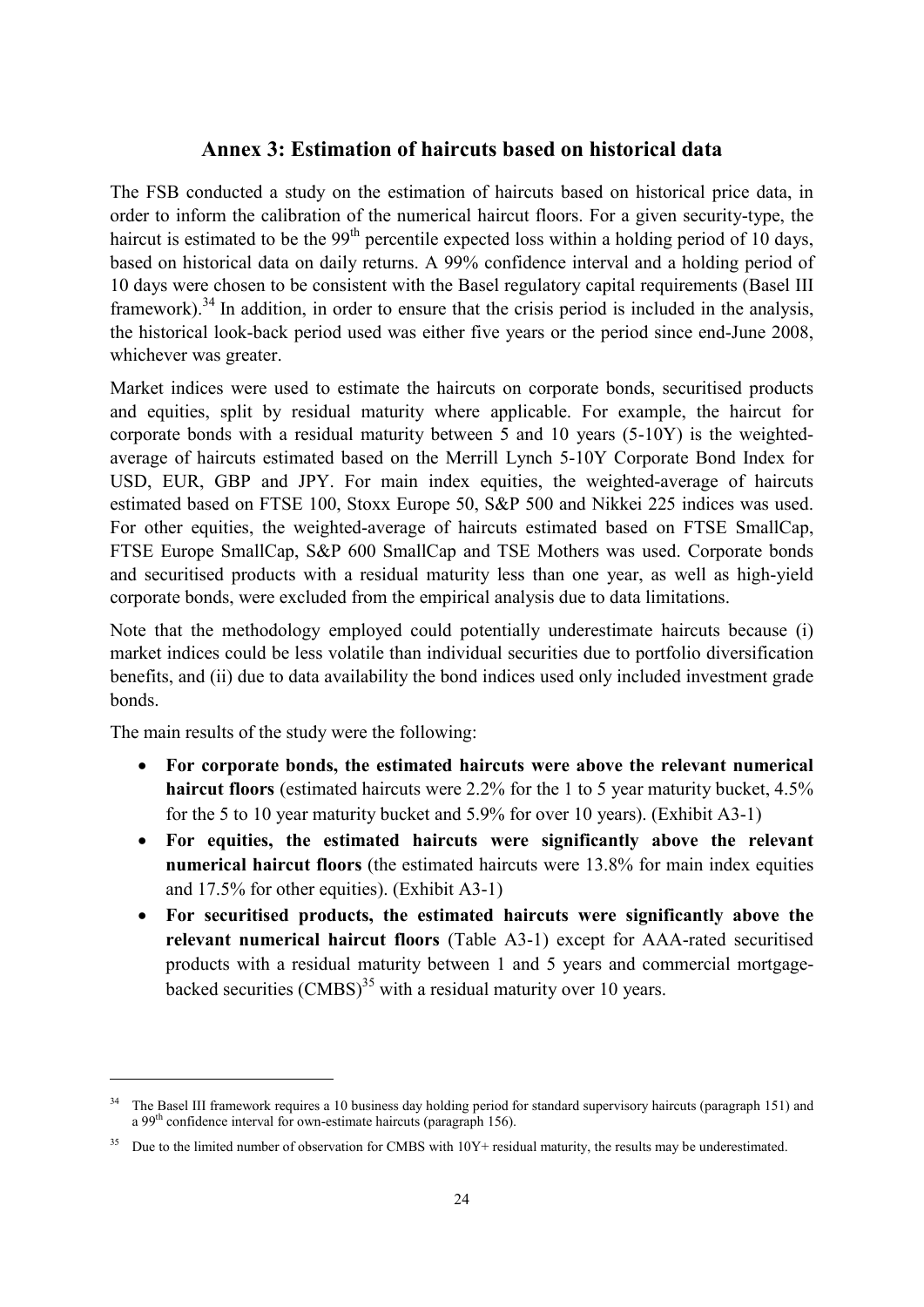The Basel III assumptions for the estimation of haircuts used in the above calibration are for "prudent" haircut practices whereas the numerical haircut floors are intended to be set at 'backstop' levels. Thus, they were used to provide upper limits to the numerical haircut floor calibration.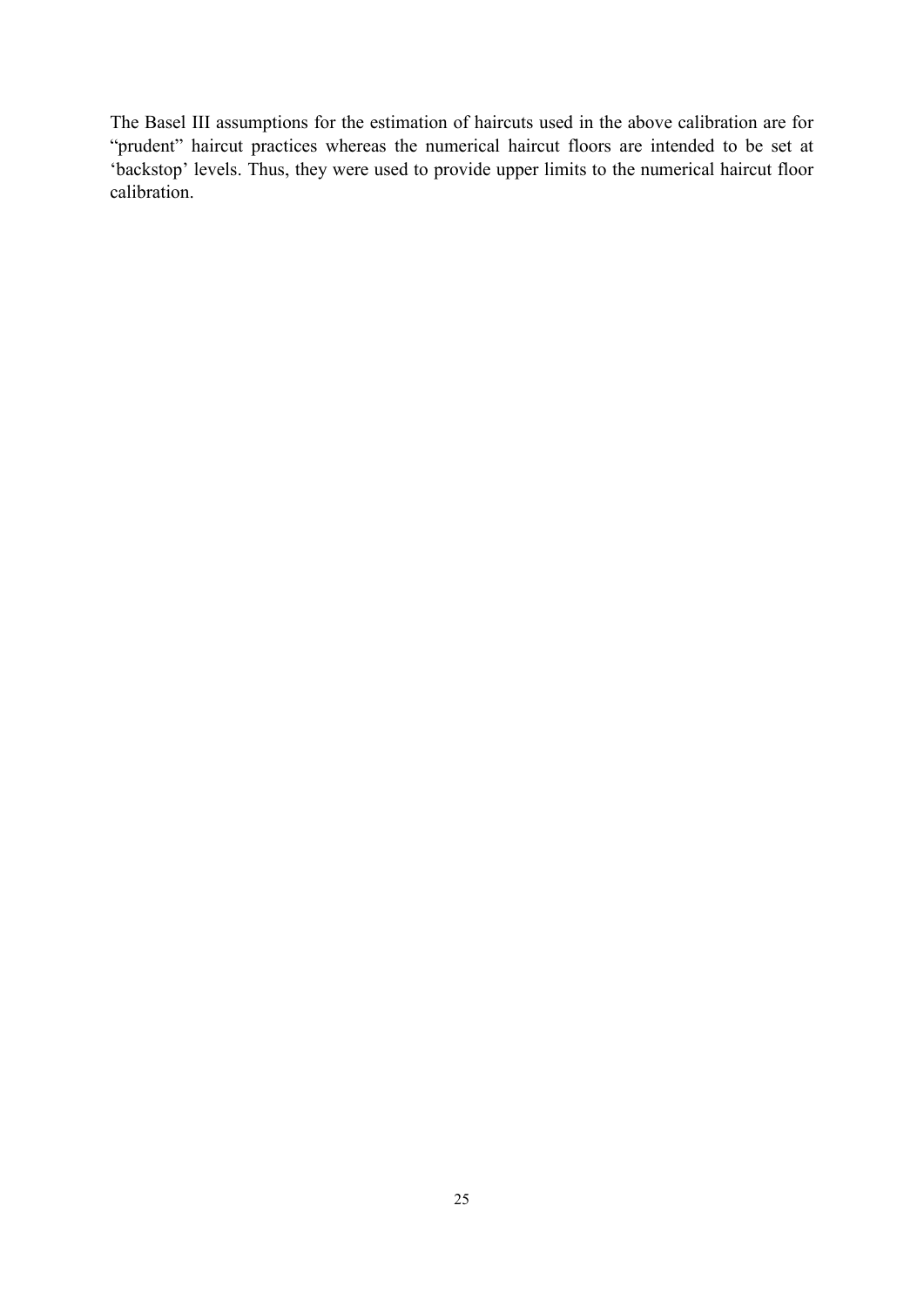**Exhibit A3-1**



#### **Table A3-1**

| <b>Estimated haircuts for securitised products</b> |               |                           |                            |                           |  |  |
|----------------------------------------------------|---------------|---------------------------|----------------------------|---------------------------|--|--|
|                                                    | <b>Rating</b> | 1-5Y Residual<br>maturity | 5-10Y Residual<br>maturity | 10Y+ Residual<br>maturity |  |  |
|                                                    | $\rm IG$      | $\overline{9}$            | 14                         | 14                        |  |  |
| ABS                                                | <b>AAA</b>    | $\overline{4}$            | $10\,$                     | $10\,$                    |  |  |
|                                                    | AA; BBB       | 14                        | $22\,$                     | 56                        |  |  |
|                                                    | IG            | $10\,$                    | 13                         | 5                         |  |  |
| <b>CMBS</b>                                        | AAA           | 5                         | 11                         | 5                         |  |  |
|                                                    | AA; BBB       | 14                        | 13                         | 5                         |  |  |
|                                                    | IG            | 11                        | 12                         | 15                        |  |  |
| PL CMO                                             | AAA           | $10\,$                    | 11                         | 15                        |  |  |
|                                                    | AA; BBB       | 16                        | 15                         | 16                        |  |  |
|                                                    | IG            | $10\,$                    | 13                         | 14                        |  |  |
| All Structured                                     | AAA           | $\overline{7}$            | 11                         | 12                        |  |  |
|                                                    | AA;BBB        | 15                        | 15                         | 19                        |  |  |
| Source: Merrill Lynch indices and FRBNY            |               |                           |                            |                           |  |  |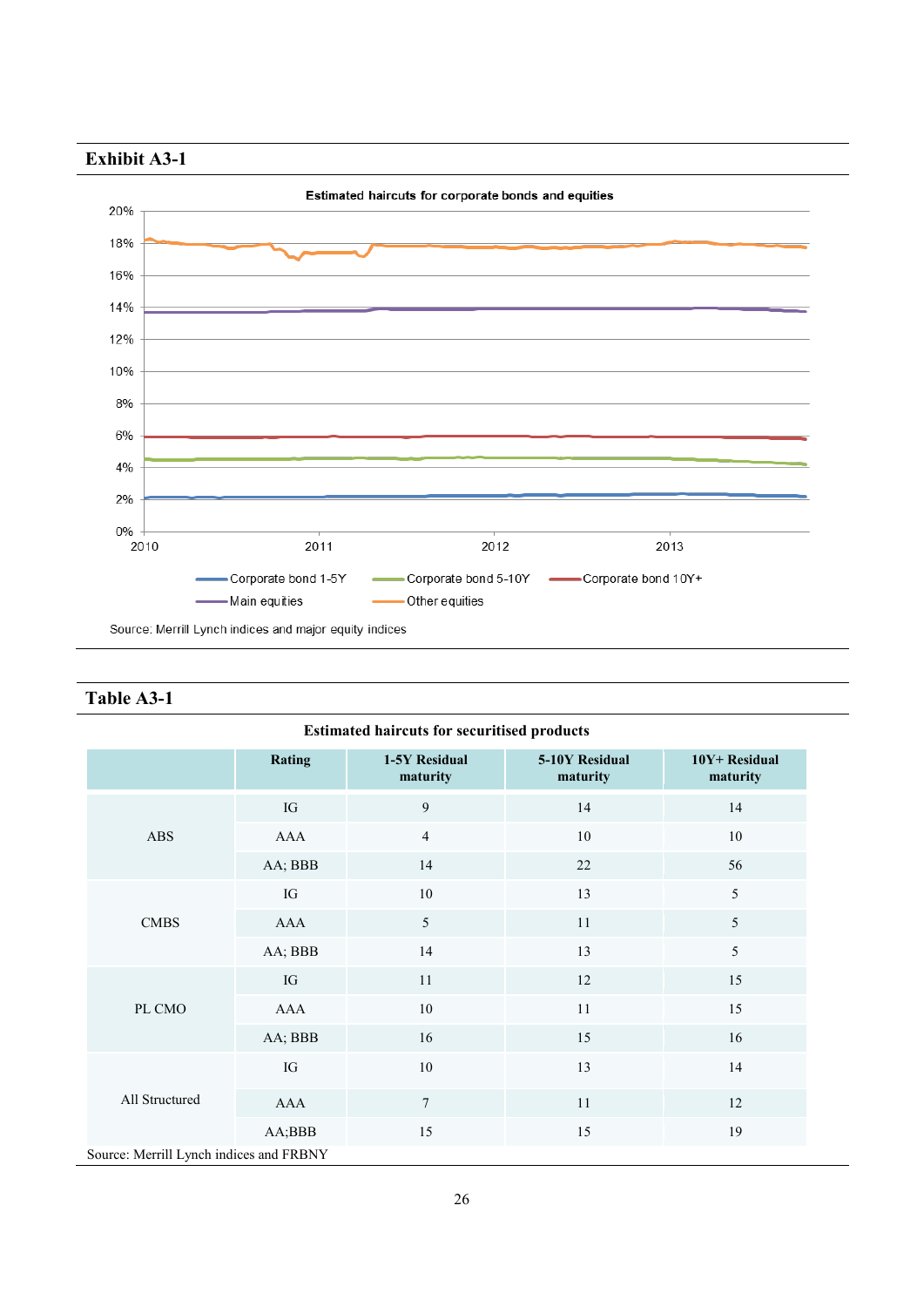# <span id="page-31-0"></span>**Annex 4: Proposed application of numerical haircut floors to non-bank-to-non-bank transactions (for public consultation)**

*This section sets out proposed approaches for applying the framework of numerical haircut floors (as set out in Section 3 of this document) to non-bank-to-non-bank transactions backed by collateral other than government securities. The FSB welcomes comments on the proposal. Comments and responses to questions should be submitted by 15 December 2014 by email to fsb@bis.org or by post (Secretariat of the Financial Stability Board, c/o Bank for International Settlements, CH-4002, Basel, Switzerland). All comments will be published on the FSB website unless a commenter specifically requests confidential treatment. The FSB also welcomes any evidence supportive of comments or responses to questions, including studies or other documentation as necessary. Based on the comments received, the FSB will complete its work on applying the numerical haircut floors to non-bank-to-non-bank transactions by the second quarter of 2015.*

# **1. Objective**

To limit the build-up of excessive leverage outside the banking system, to help reduce procyclicality from such leverage, and to guard against the risk of regulatory arbitrage, the FSB has decided to expand the scope of the framework of numerical haircut floors to noncentrally cleared securities financing transactions in which financing against collateral other than government securities is provided between entities other than banks and broker-dealers (i.e. non-bank-to-non-bank transactions). The FSB believes that expanding the applicability of the numerical haircut floors would help ensure that shadow banking activities are fully covered, reduce risk of regulatory arbitrage, and maintain a level-playing field between bank and non-bank lenders. Furthermore, it would avoid encouraging a shift of securities financing transactions to non-bank-to-non-bank transactions that is driven by a desire to circumvent regulatory requirements.

*Please provide any qualitative/quantitative evidence supportive of your response, including studies or other documentation as necessary.*

*Q1. Do you agree that the application of the framework of numerical haircut floors as described in Section 3.3 to non-bank-to-non-bank transactions will help to reduce the risk of regulatory arbitrage and would maintain a level playing field?*

*Q2. In your view, how significant is the current level of non-bank-to-non-bank transactions? Do you expect that level to increase going forward and why? What types of non-bank entities are, or could be, involved in such transactions?*

# **2. Proposed approaches**

As set out in Section 3.5 of this document, there are three general approaches for applying the framework of numerical haircut floors to non-bank-to-non-bank transactions. They are: (i)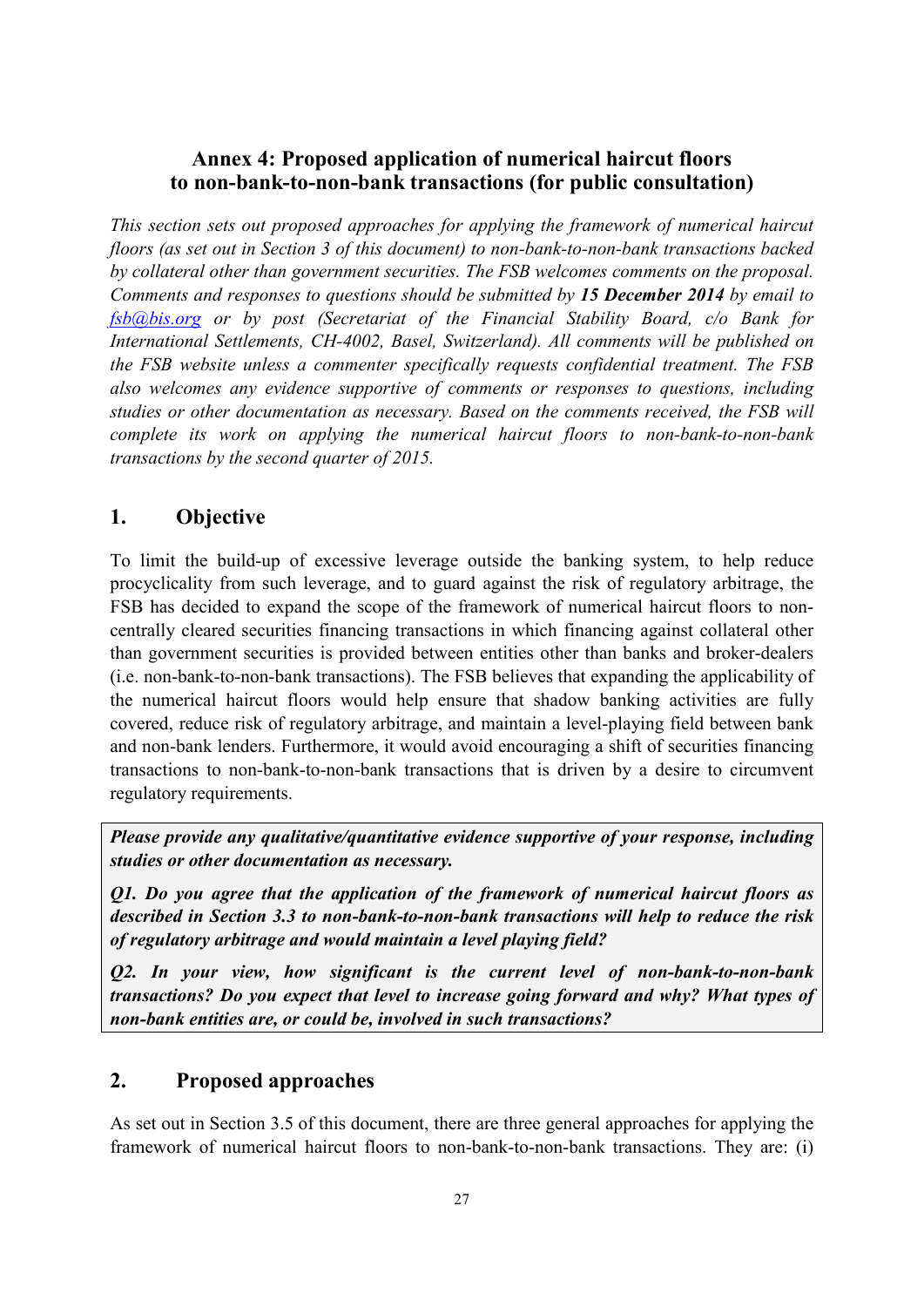entity-based regulation; (ii) product-based regulation (market regulation); and (iii) a hybrid approach.

Entity-based regulation applies to particular types of entities that engage in transactions subject to the numerical haircut floors. This approach would allow authorities to use existing regulatory arrangements for non-bank entity types, such as insurance companies, pension funds and collective investment schemes. For example, authorities could agree to modify existing national or international regulatory arrangements to implement the numerical haircut floors.

However, implementation of numerical haircut floors through entity-based regulation faces practical challenges. For example, it would, by definition, not capture transactions between non-bank entities that are not subject to some type of regulation. Even if regulated, it is unclear which types of non-bank entities would need to be subject to numerical haircut floors. Ease of implementation would vary by entity type and jurisdiction depending, for example, whether existing regulations cover securities financing activities. Finally, it may be challenging to ensure that entity-based regulation creates comparable incentives to comply with the numerical haircut floors across different types of entities.

Product-based or market regulation would provide the widest coverage of entities and ensures consistency of implementation within a given jurisdiction. In practice, depending on the jurisdiction, market regulation could be used to prohibit market participants from conducting in-scope transactions below the numerical haircut floors. Unregulated lenders that conduct inscope transactions could be subject to registration and reporting requirements to allow authorities to monitor compliance. Depending on the market characteristics, authorities may consider introducing a materiality threshold of activity below which entities do not need to register.

As in the case of entity-based regulation, market regulation faces practical challenges. For example, although there are now international standards with respect to margin requirements for non-centrally-cleared derivatives, <sup>36</sup> there are no harmonised international standards specifically in relation to securities financing activities. The use of market regulation may also create incentives for market participants to restructure transactions in ways that circumvent the regulations in order to avoid numerical haircut floors, for example by entering into separate secured and unsecured loans or by booking transactions in other jurisdictions. Enforceability of regulation on unregulated entities may be a challenge even if these entities become subject to registration and reporting requirements.

Finally, a hybrid approach allows tailoring to existing regulatory settings and provides the most flexibility to authorities in implementing the numerical haircut floors in ways that are viewed as appropriate for their jurisdictions. For example, authorities may implement the numerical haircut floors by using existing entity-based regulation for transactions between bank-to-non-bank transactions, while using market regulation for other non-bank-to-non-bank transactions. However, a hybrid approach would be more complex and could lead to gaps or overlapping requirements.

<u>.</u>

<http://www.bis.org/publ/bcbs261.pdf>